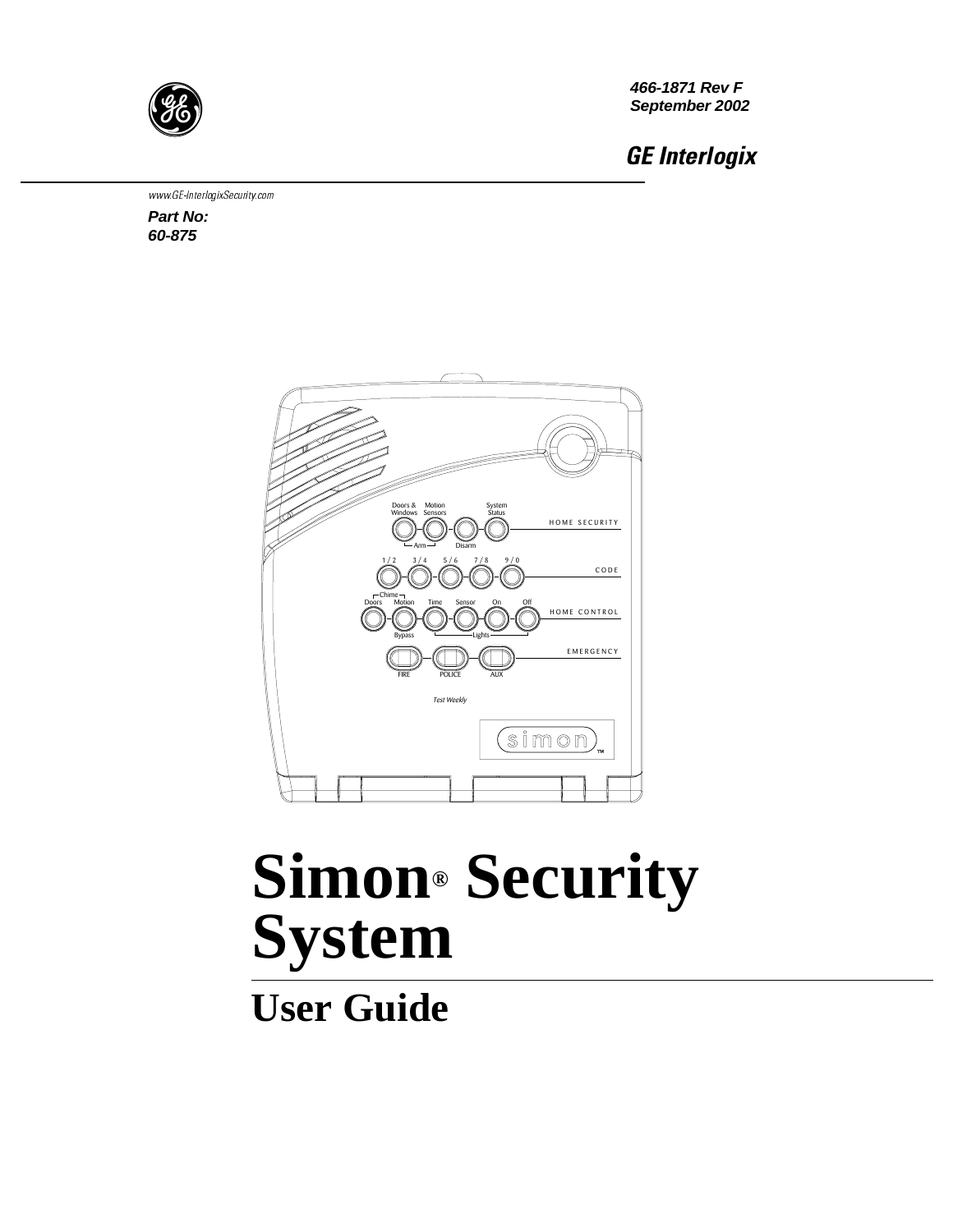### **FCC Notices**

#### **FCC Part 15 Information to the User**

Changes or modifications not expressly approved by Interlogix Inc. can void the user's authority to operate the equipment.

#### **FCC Part 15 Class B**

This equipment has been tested and found to comply with the limits for a Class B digital device, pursuant to part 15 of the FCC Rules. These limits are designed to provide reasonable protection against interference in a residential installation.

This equipment generates, uses, and can radiate radio frequency energy and, if not installed and used in accordance with the instructions, may cause harmful interference to radio communications. However, there is no guarantee that interference will not occur in a particular installation.

If this equipment does cause harmful interference to radio or television reception, which can be determined by turning the equipment off and on, the user is encouraged to try to correct the interference by one or more of the following measures:

- Reorient or relocate the receiving antenna.
- Increase the separation between the equipment and receiver.
- Connect the affected equipment and the panel receiver to separate outlets, on different branch circuits.
- Consult the dealer or an experienced radio/TV technician for help.

#### FCC ID: B4Z-787E-SIMON

#### **ACTA Part 68**

This equipment complies with Part 68 of the FCC Rules. Located on this equipment is a label that contains, among other information, the FCC registration number and the ringer equivalence number (REN) for this equipment. If requested, this information must be provided to the telephone company.

#### FCC Part 68 Registration No. B4ZUSA-27621-AL-E REN: 0.2B

The REN is used to determine the maximum number of devices that may be connected to your telephone line. Excessive RENs on a telephone line may result in devices not ringing in response to an incoming call. In most areas, the sum of all device RENs should not exceed five (5.0). To be certain of the number of devices that may be connected to a line, as determined by the total RENs, contact the local telephone company. For products approved after July 23, 2001, the REN for this product is part of the product identifier that has the format US:AAAEQ##TXXXX. The digits represented by ## are the REN without a decimal point (e.g.,  $03$  is a REN of 0.3). For earlier products, the REN is separately shown on the label.

A plug and jack used to connect this equipment to the premises wiring and telephone network must comply with the applicable FCC Part 68 rules and requirements as adopted by ACTA. A compliant telephone cord and modular plug is provided with this product. It is designed to be connected to a compliant modular jack that is also compliant. See the Installation Instructions for details.

Alarm dialing equipment must be able to seize the telephone line and place a call in an emergency situation. It must be able to do this even if other equipment (telephone, answering system, computer modem, etc.) already has the telephone line in use. To do so, alarm dialing equipment must be connected to a properly installed RJ31X jack that is electrically in series and ahead of all other equipment attached to the same telephone line. Proper installation is depicted in the following diagram. If you have any questions concerning these instructions, consult your local telephone company or a qualified installer about installing an RJ31X jack and alarm dialing equipment for you.



If this equipment causes harm to the telephone network, the telephone company may temporarily disconnect your service. If possible, you will be notified in advance. When advance notice is not practical, you will be notified as soon as possible. You will also be advised of your right to file a complaint with the FCC.

The telephone company may make changes in its facilities, equipment, operations, or procedures that could affect the operation of the equipment. You will be given advance notice in order to maintain uninterrupted service.

If you experience trouble with this equipment, please contact the company that installed the equipment for service and/or repair information. The telephone company may ask you to disconnect this equipment from the network until the problem has been corrected or you are sure that the equipment is not malfunctioning.

This equipment may not be used on coin service provided by the telephone company. Connection to party lines is subject to state tariffs.



GE Interlogix

©2002 GE Interlogix. Simon is a trademarks of GE Interlogix, Inc. All other trademarks are properties of their owners

All rights reserved.

2266 Second Street North North Saint Paul, MN 55109 Phone: 651-777-2690 USA & Canada: 800-777-2624 Technical Service: 800-777-2624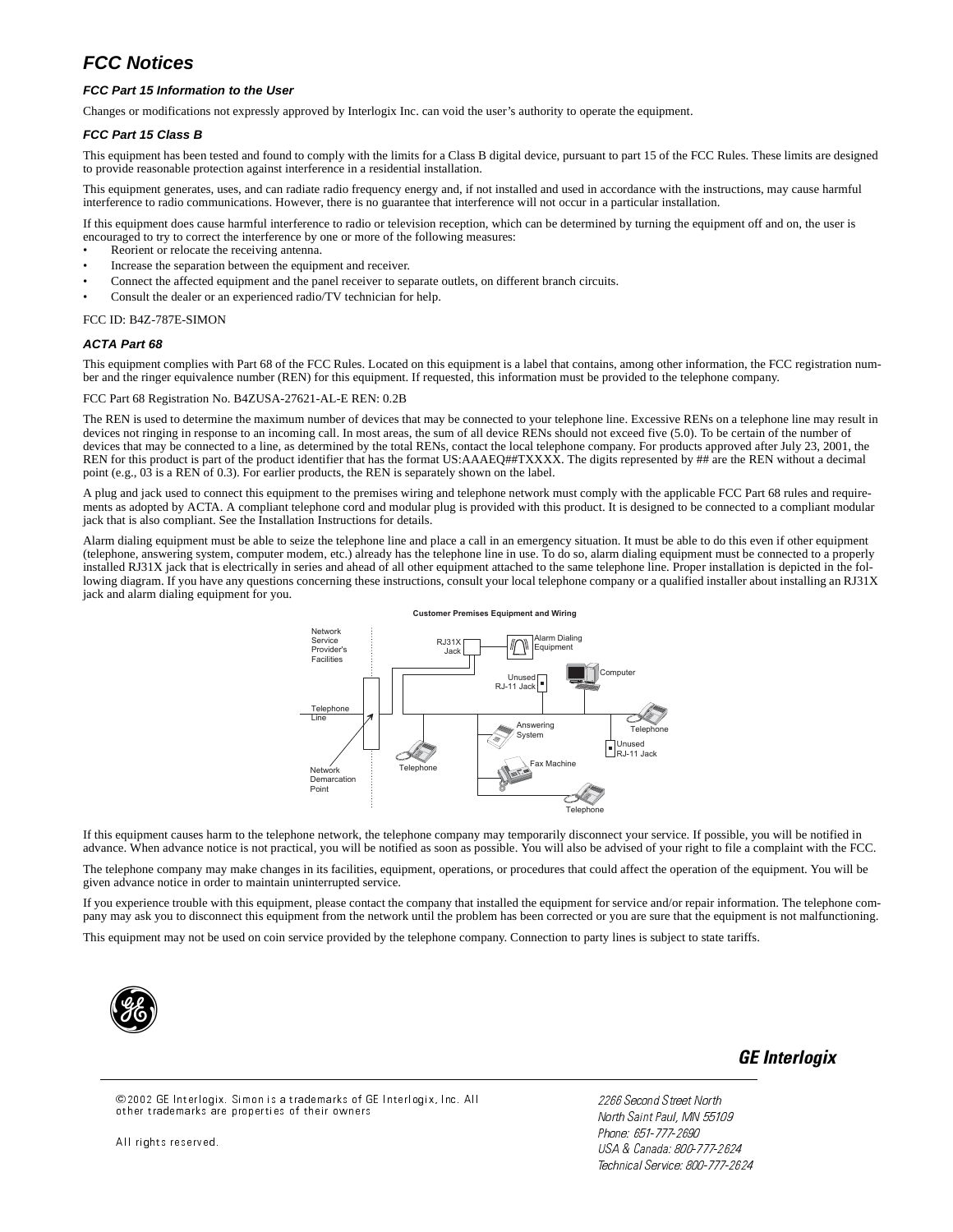#### **Canada Notice**

The Canadian Department of Communications label identifies certified equipment. This certification means that the equipment meets certain telecommunications network protective, operational, and safety requirements. The department does not guarantee the equipment will operate to the user's satisfaction.

Before installing this equipment, users should ensure that it is permissible to be connected to the facilities of the local telecommunications company. The equipment must also be installed using an acceptable method of connection. In some cases, the company's inside wiring associated with a singleline individual service may be extended by means of a certified connector assembly (telephone extension cord). The customer should be aware that compliance with the above conditions may not prevent degradation of service in some situations.

Repairs to certified equipment should be made by an authorized Canadian maintenance facility designated by the supplier. Any repairs or alterations made by the user to this equipment, or equipment malfunctions, may give the telecommunications company cause to request the user to disconnect the equipment.

For your protection, make sure that the electrical ground connections of the power utility, telephone lines, and internal metallic water pipe system, if present, are connected together



**Do not attempt to make connections yourself. Contact the appropriate electrician or electric inspections authroity.**

The Load Number (LN) assigned to each terminal device denotes the percentage of the total load to be connected to a telephone loop which is used by **Caution**<br>The Load Number (LN) assigned to each terminal device denotes the percentage of the total load to be connected to a telephone loop which is used by<br>the device, to prevent overloading. The termination on a loop ma of the LNs of all the devices does not exceed 100. Load Number: .1 *The term "IC:" before the certification/registration number only signifies that the Industry Canada technical specifications were met.* IC: 867A 787SIMON

"AVIS: - L ´étiquette du ministère des Communications du Canada identifie le matériel homologué. Cette étiquette certifie que le matériel est conforme a certaines normes de protection, d ´ exploitation et de sécurité des réseaux de télécommunications. Le ministère n ´ assure toutefois pas que le matériel fonctionnera a la satisfaction de l ´ utilisateur.

Avant d  $\dot{\ }$  installer ce matériel, l  $\dot{\ }$  utilisateur doit s  $\dot{\ }$  assurer qu $\dot{\ }$  il est permis de le raccorder aux installations de l  $\dot{\ }$  enterprise locale de télécommunication. Le matériel doit également etre installé en suivant une méthod acceptée de raccordement. Dans certains cas, les fils intérieurs de l´ enterprise utilisés pour un service individuel a ligne unique peuvent etre prolongés au moyen d´ un dispositif homologué de raccordement (cordon prolongateur téléphonique interne). L ´ abonné ne doit pas oublier qu ´ il est possible que la conformité aux conditions énoncées ci-dessus n ´ empechent pas le dégradation du service dans certaines situations. Actuellement, les enterprises de télécommunication ne permettent pas que l'on raccorde leur matériel a des jacks d ´ abonné, sauf dans les cas précis prévus pas les tarrifs particuliers de ces enterprises.

Les réparations de matériel homologué doivent etre effectuées pas un centre d'entretien canadien autorisé désigné par le fournisseur. La compagne de télécommunications peut demander a l ´utilisateur de débrancher un appareil a la suite de réparations ou de modifications effectuées par l ´utilisateur ou a cause de mauvais fonctionnement.

Pour sa propre protection, l'utilisateur doit s'assurer que tous les fils de mise a la terre de la source d'énergie électrique, des lignes téléphoniques et des canalisations d ´´ eau métalliques, s ´ il y en a, sont raccordés ensemble. Cette précaution est particulièrement importante dans les régions rurales.

Avertissment. - L 'utilisateur ne doit pas tenter de faire ces raccordements lui-meme; il doit avoir recours a un service d 'inspection des installations électriques, ou a electricien, selon le cas".

Une note explicative sur les indices de charge (voir 1.6) et leur emploi, a l 'intention des utilisateurs du matériel terminal, doit etre incluse dans l ' information qui accompagne le materiel homologué. La note pourrait etre rédigée selon le modèle suivant:

"L ´ indice de charge (IC) assigné a chaque dispositif terminal indique, pour éviter toute surcharge, le pourcentage de la charge totale qui peut etre raccordée a un circuit téléphonique bouclé utilisé par ce dispositif. La terminaison du circuit bouclé peut etre constituée de n ´ import somme des indices de charge de l ´ ensemble des dispositifs ne dépasse pas 100."

L 'Indice de charge de cet produit est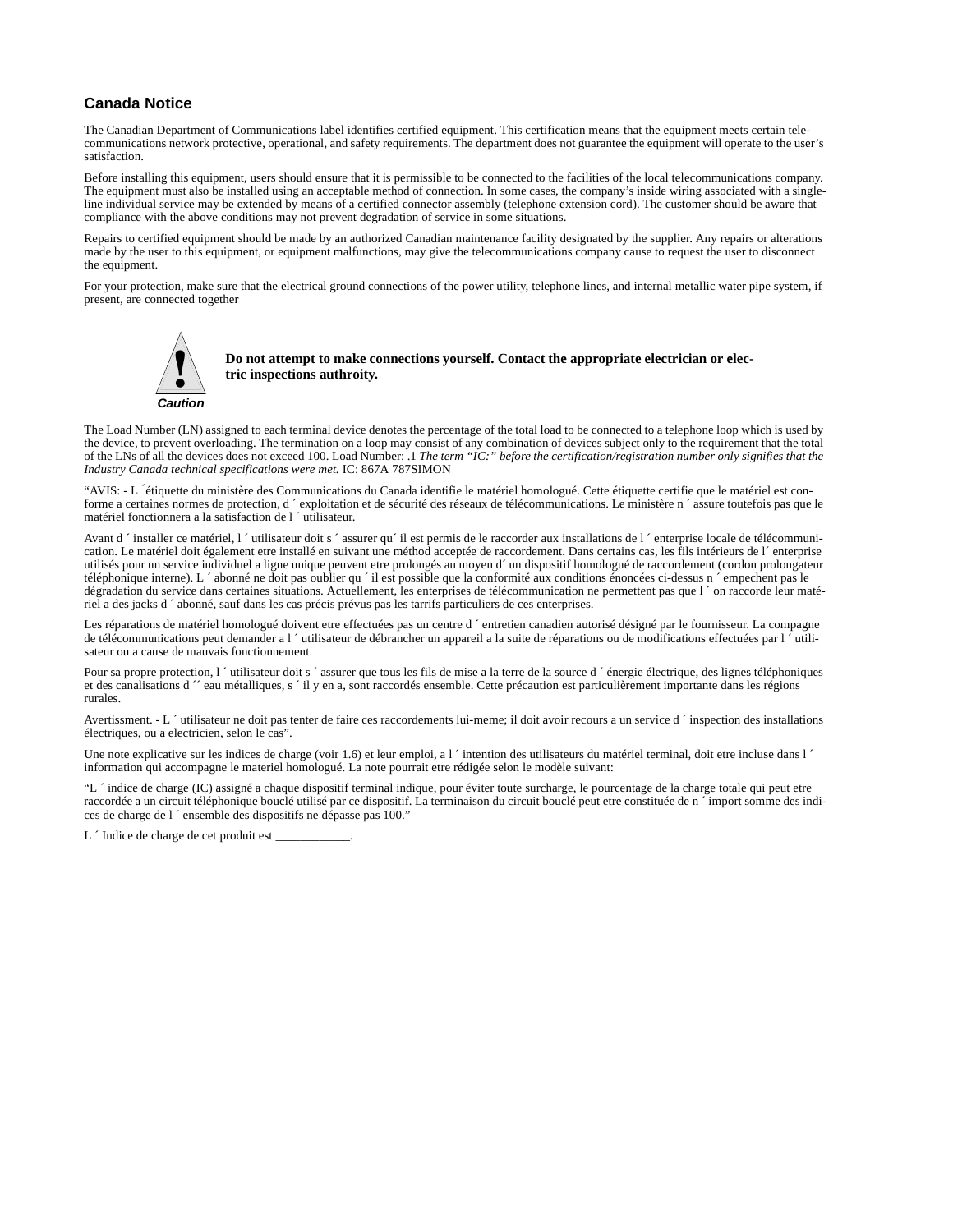# **Contents**

| <b>Introduction to Your Security System</b>       | 1  |
|---------------------------------------------------|----|
|                                                   |    |
| How You Communicate to Your System                | 2  |
|                                                   |    |
| <b>How to Use Your Control Panel</b>              | 3  |
| How Your System Communicates to You               | 7  |
|                                                   |    |
|                                                   |    |
| <b>Canceling and Preventing Accidental Alarms</b> | 9  |
|                                                   |    |
| <b>How to Use an Off-Site Phone</b>               | 10 |
|                                                   |    |
| <b>How to Use Your Touchpads</b>                  | 11 |
|                                                   |    |
| <b>RF Thermostat Operation</b>                    | 12 |
| <b>Programming Your System</b>                    | 12 |
|                                                   |    |
| <b>Programming Options</b>                        | 15 |
|                                                   |    |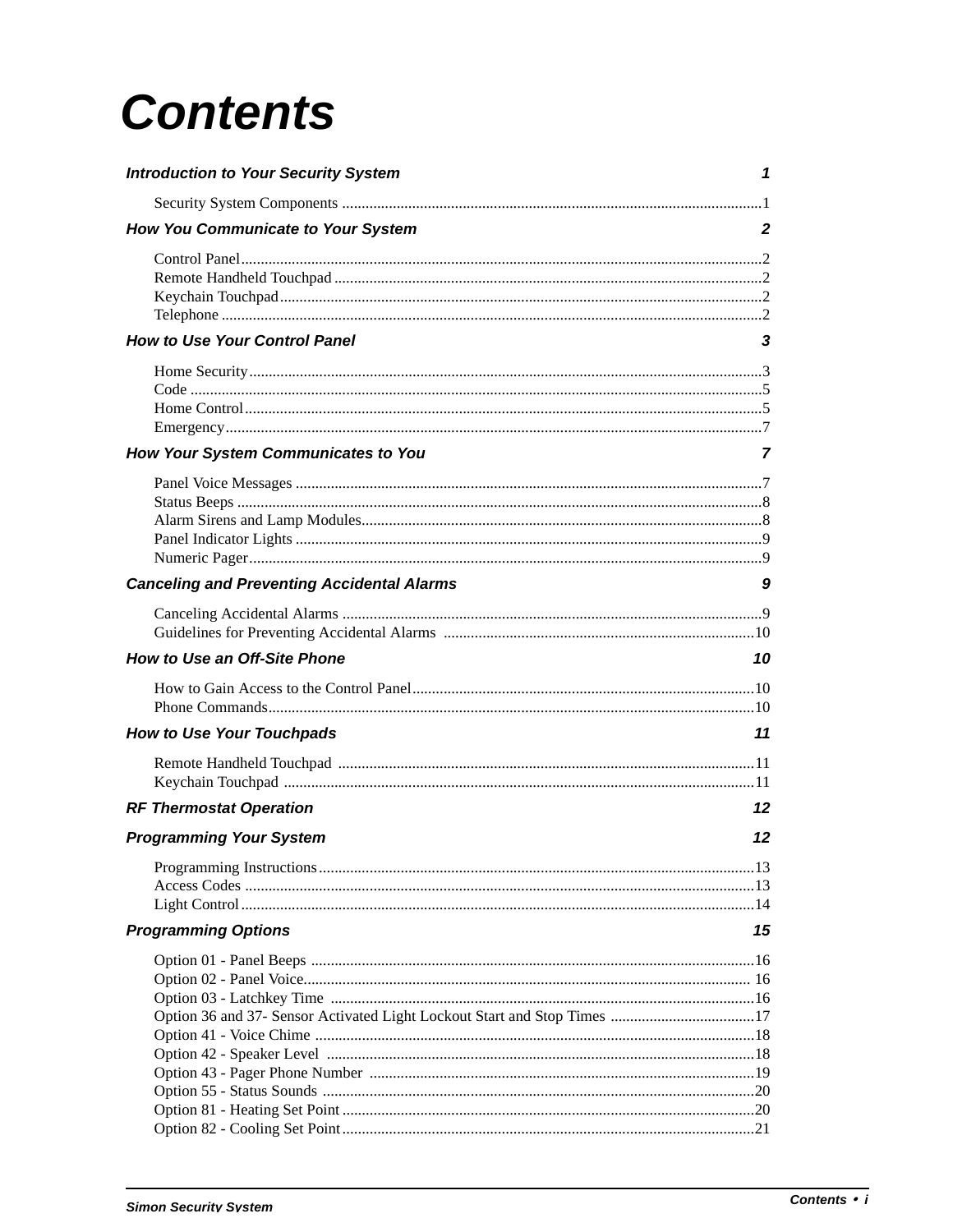### **Trouble Beeps**

| <b>Testing</b>                  | 23        |
|---------------------------------|-----------|
|                                 |           |
|                                 |           |
|                                 |           |
| <b>Alarm System Limitations</b> | 24        |
|                                 | -25       |
| <b>Planning for Emergencies</b> | 25        |
|                                 |           |
|                                 |           |
| <b>Quick Reference Table</b>    | Back Page |

#### $21$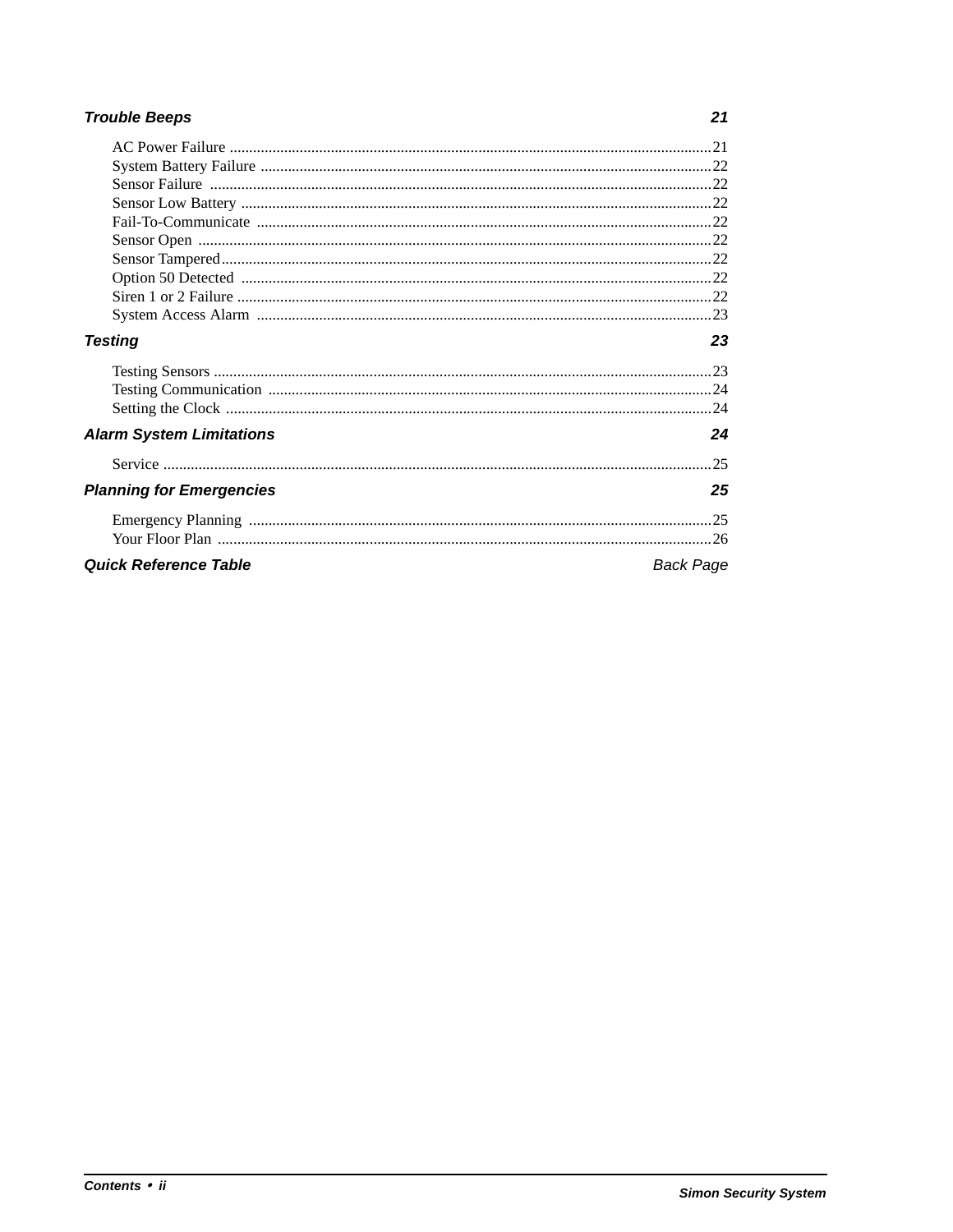### **Introduction to Your Security System**

Your security system uses wireless technology to warn your family about intrusion, carbon monoxide and fire. It may also be used to control lights and appliances within your home. The system has the capabilities of communicating with a central monitoring station and sending messages to a numeric pager.

This manual describes how to operate your system. It will guide you through programming instructions for system features as well as basic arming and disarming commands for the system.



### **Security System Components**

The security system uses devices called sensors that use radio waves to communicate alarms to the Control Panel (panel).

The system is supervised, meaning that the panel checks the status of each sensor to detect problems. If the panel detects trouble it will notify you with beeps and indicator lights on the panel itself.

Your security system installation may include any of the following devices:

#### **Control Panel**

The **Control Panel** is used to operate and program your security system. It communicates to you through voice messages, beeps, and by lighting or flashing buttons. The panel can communicate to a central monitoring station, numeric pager, or both.

#### **Touchpads**

**Remote Handheld Touchpads** are used to control the security system primarily from within the home.

**\* Dialog Touchtalk 2-Way RF Touchpads** are used to control the security system primarily from within the home. It's used to hear commands from the control panel when it's active.

**Keychain Touchpads** are used to control the security system from within or near the outside of your home.

#### **Sensors**

**Indoor Motion Sensors** detect motion in a protected indoor area. When motion is detected the panel may respond by sounding chimes or an alarm.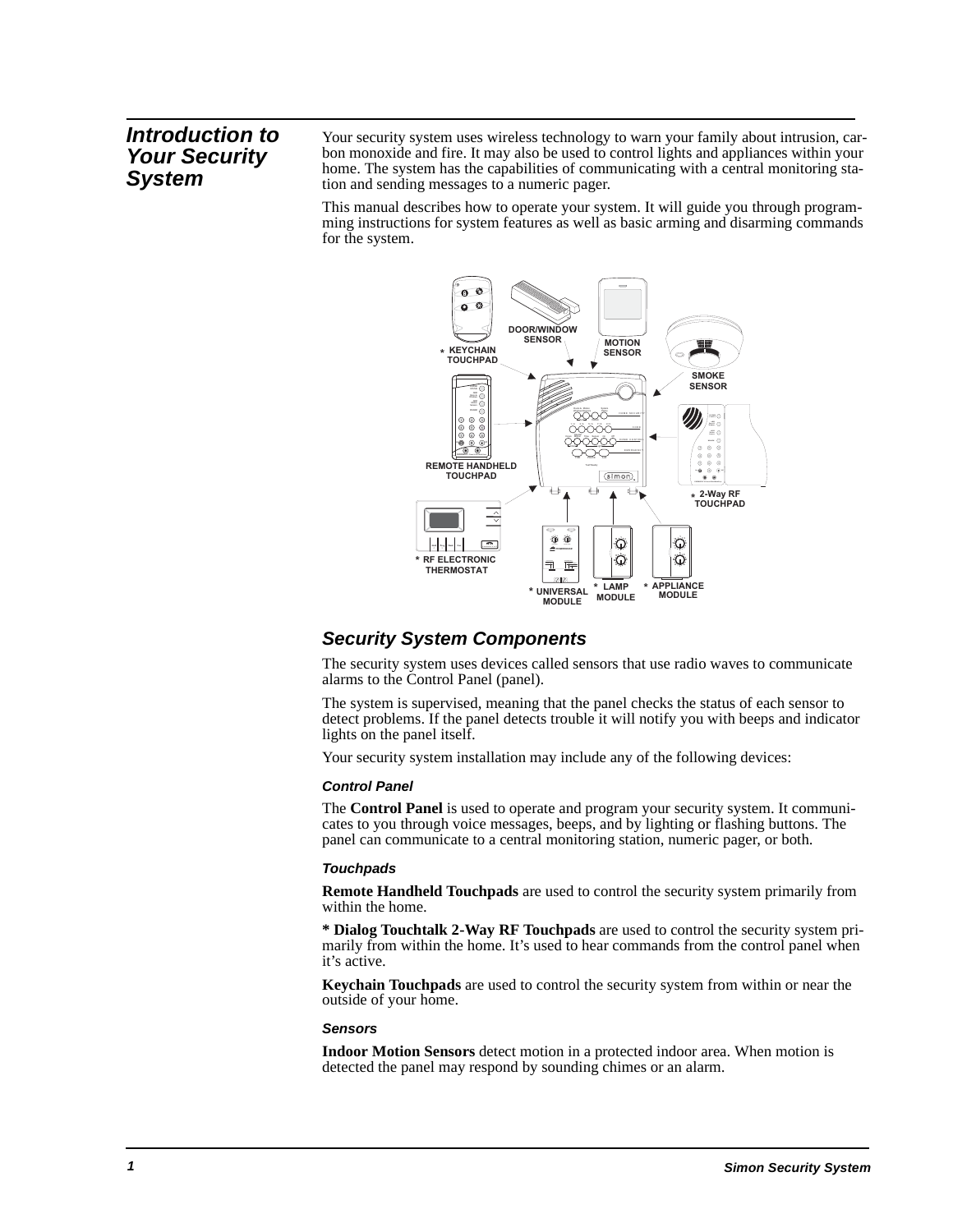**Outdoor Motion Sensors** detect motion in a protected outdoor area. When motion is detected, the system may respond by sounding chimes or turning on outside lights. These sensors are not used for intrusion detection.

**Door/Window Sensors** detect the opening of a door or window.

**Smoke Sensors** detect smoke and a significant rise in temperature. They have a built in siren that sounds when smoke or a significant rise in temperature is detected.

**Freeze Sensors** detect furnace failure. If the inside temperature drops below 41°F, the sensor will notify the panel. The sensor will send a restore signal to the panel when the temperature rises to 50°F.

**Carbon Monoxide Sensors** detect carbon monoxide. They have a built in siren that sounds when carbon monoxide is detected.

#### **Modules**

**\* Appliance Modules** can be programmed to turn appliances or fluorescent lights on and off.

**\* Lamp Modules** can be programmed to turn non-fluorescent lights on and off.

**\* Universal Modules** are primarily used for controlling devices other than appliances and lamps. Check with your installer for other applications.

**Audio Verification Module (AVM)** is primarily used by the central monitoring station to monitor sounds and verbally communicate with a person inside the home. This feature is similar to a speaker phone feature on a phone.

\* **Dialog RF Electronic Thermostat** is primarily used to monitor and control HVAC systems from the security system.

*\* Not investigated for use by UL*

### **How You Communicate to Your System**

#### **Note**

The Master Access Code default is 1-2-3-4 when the security system is shipped from the factory. You should change your code after your system is installed (see "Programming Your System").

Sending commands or instructing your security system is done through key presses on the panel, touchpads, or through the use of a remote telephone.

### **Control Panel**

You can enter commands for your security system through simple key presses on the panel. Depending on how your system is programmed, you may need to enter an access code for certain commands. An access code is a numeric code that allows authorization to operate your security system.

### **Remote Handheld Touchpad**

This touchpad gives you the option to enter commands from any room in your house. You can enter commands through simple key presses on the touchpad.

### **Dialog Touchtalk 2-Way RF Touchpad**

This touchpad gives you the option to enter commands from a remote location (away from the control panel) in your house. It also allows you to hear panel messages when the System Status button is pressed.

### **Keychain Touchpad**

Keychain Touchpads are handy for simple arming, disarming and light control functions. They are portable and can be carried off-site in a purse or pocket

### **Telephone**

Touchtone telephones can be used to communicate with your system while you are off-site. Ask your installer if you have this feature.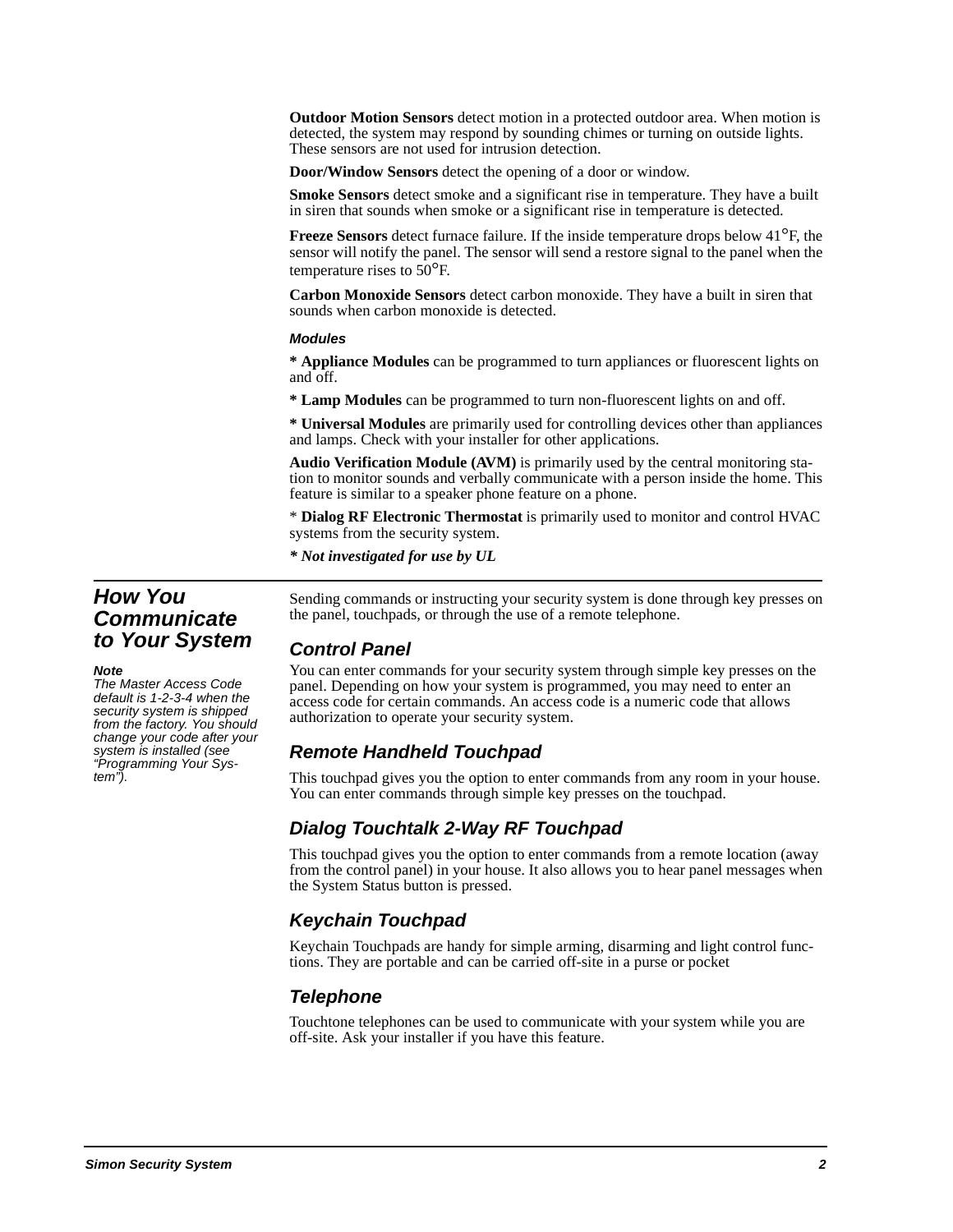### **How to Use Your Control Panel**

#### **Note**

It may be necessary to enter an access code to arm your system. Check with your installer to see if this feature is enabled.

The panel interface consists of four rows of buttons.

- HOME SECURITY
- CODE
- HOME CONTROL
- **EMERGENCY**

### **HOME SECURITY**



The Home Security buttons are used to arm and disarm doors, windows and motion sensors in your system. The System Status button is used to give information on system activity.

#### **Arm**

Turn on intrusion/burglary protection for your system. You can arm door/window sensors, motion sensors or both depending on the buttons you press.

### **Disarm**

Turn off intrusion/burglary protection for your system. Only intrusion/burglary sensors such as doors/windows and motion are disarmed. Environmental sensors, such as smoke and carbon monoxide stay active at all times.

#### **System Status**

Press to hear information about your system. If the button is lit, there is a problem with the system. If the button is blinking, an alarm has occurred. Press the button to hear what is wrong with the system. (See "Status Beeps".)

### **Exit Delay**

Exit Delay is the amount of time the system gives you to exit the home before the system is armed (between 5 and 254 seconds). This is programmed by the installer. When you arm you will hear beeps during the exit delay (see the table "Status Beeps" of this manual to determine the meaning of panel/system beeps).

Your Exit Delay is set for \_\_\_ seconds.

### **Entry Delay**

Entry Delay is the amount of time the system gives you to disarm the system after entering the home (between 5 and 254 seconds). This is programmed by the installer. When you enter your home you will hear beeps during the entry delay (see the table "Status Beeps" of this manual to determine the meaning of panel/system beeps).

Your Entry Delay is set for seconds.

**Note** 

Do not exceed 60 seconds for UL listed installations.

### **Note**

Do not exceed 60 seconds for UL listed installations.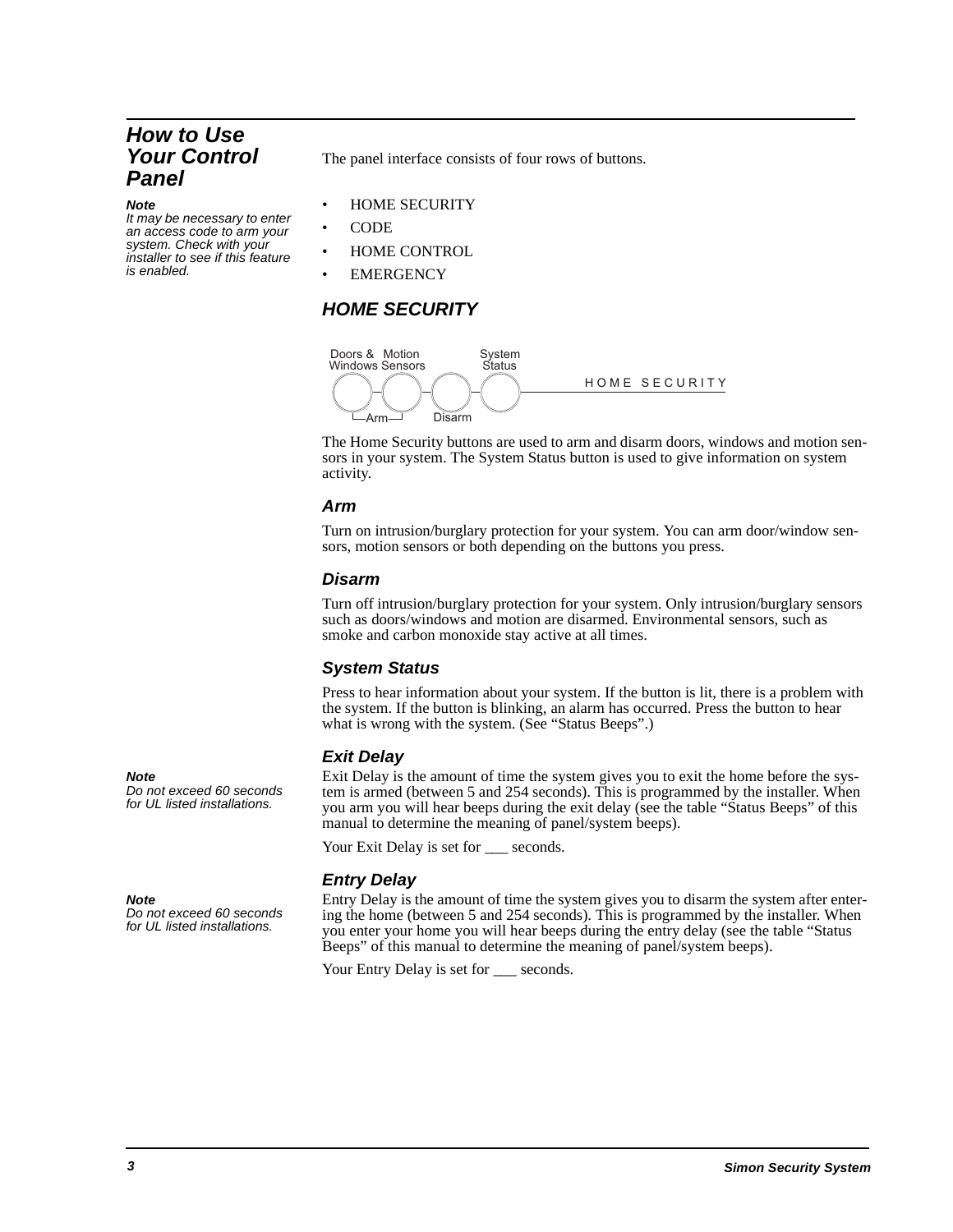#### **Note**

The designated door may be opened and closed once. If you close the designated door behind you when you exit, you will have to disarm the system upon reentering. Leave the designated door open while using the Quick Exit feature.

### **Quick Exit**

The Quick Exit feature is used when someone wants to briefly leave while the home is still armed (i.e. get the newspaper). This feature needs to be enabled by your installer. When you press the **Disarm** button the panel will announce *exit time on.* This will allow a designated exit door to be open for up to 2 minutes without triggering an alarm.

#### **Latchkey**

Latchkey is used to notify parents, via a numeric pager, if children do not arrive home at a predetermined time and disarm the system. For example, you set the Latchkey time for 3:00 pm. If the system isn't disarmed by that time a message is sent to your numeric pager (see "Numeric Pager").

#### **Subdisarm**

If your system includes 24-hour protection sensors on items such as gun or jewelry cases, you must subdisarm the panel before accessing these areas to avoid causing an alarm. Environmental sensors, such as smoke and carbon monoxide stay active at all times.

#### $\blacktriangleright$ **Arming Your System with Doors & Windows Closed**

- 1. Close all doors and windows.
- 2. Press **Arm Doors & Windows** button.
- 3. Enter Access Code (if needed).

Panel announces, *Doors and windows on,* **Arm Doors & Windows** light will be lit and the exit delay will begin.

#### -**Arming Your System with Doors or Windows Open (Indirect Bypassing)**

- 1. Close all doors and windows except the ones you wish to remain open.
- 2. Press **Arm Doors & Windows** button.
- 3. Enter Access Code (if needed).

Panel announces any protected doors or windows that are open. Any sensors that are open when the system is armed will be bypassed automatically after exit. **Arm Doors & Windows** light will be lit and the exit delay will begin.

#### $\blacktriangleright$ **Arming Your System with No Entry Delay**

- 1. Close all doors and windows.
- 2. Press **Arm Doors & Windows** button twice.
- 3. Enter Access Code (if needed).

Panel announces, *Doors and windows on, no entry delay.* **Arm Doors & Windows** light will blink and the exit delay will begin.

#### -**Arm Motion Sensors**

- 1. Press **Arm Motion Sensors** button once.
- 2. Enter access code (if needed).

Panel announces, *Motions on.* **Arm Motion Sensors** light will be lit and the exit delay will begin.

#### -**Activate Latchkey Feature**

- 1. Press the **Arm Motion Sensors** button twice.
- 2. Enter Access Code (if needed).

#### **Note**

Any sensors that are bypassed by the system will NOT be protecting your home.

#### **Note**

No Entry Delay can be used in two ways. First, you can use this feature when you're staying at home, after you've armed the system (i.e. when you're asleep). Second, you can use this when you're away from your home. To avoid causing an alarm, you must disarm the system with a remote handheld touchpad or keychain before entering your home. Check with your installer to find out how this option is programmed.

#### **Note**

This feature is most likely used when there is no one on the premises.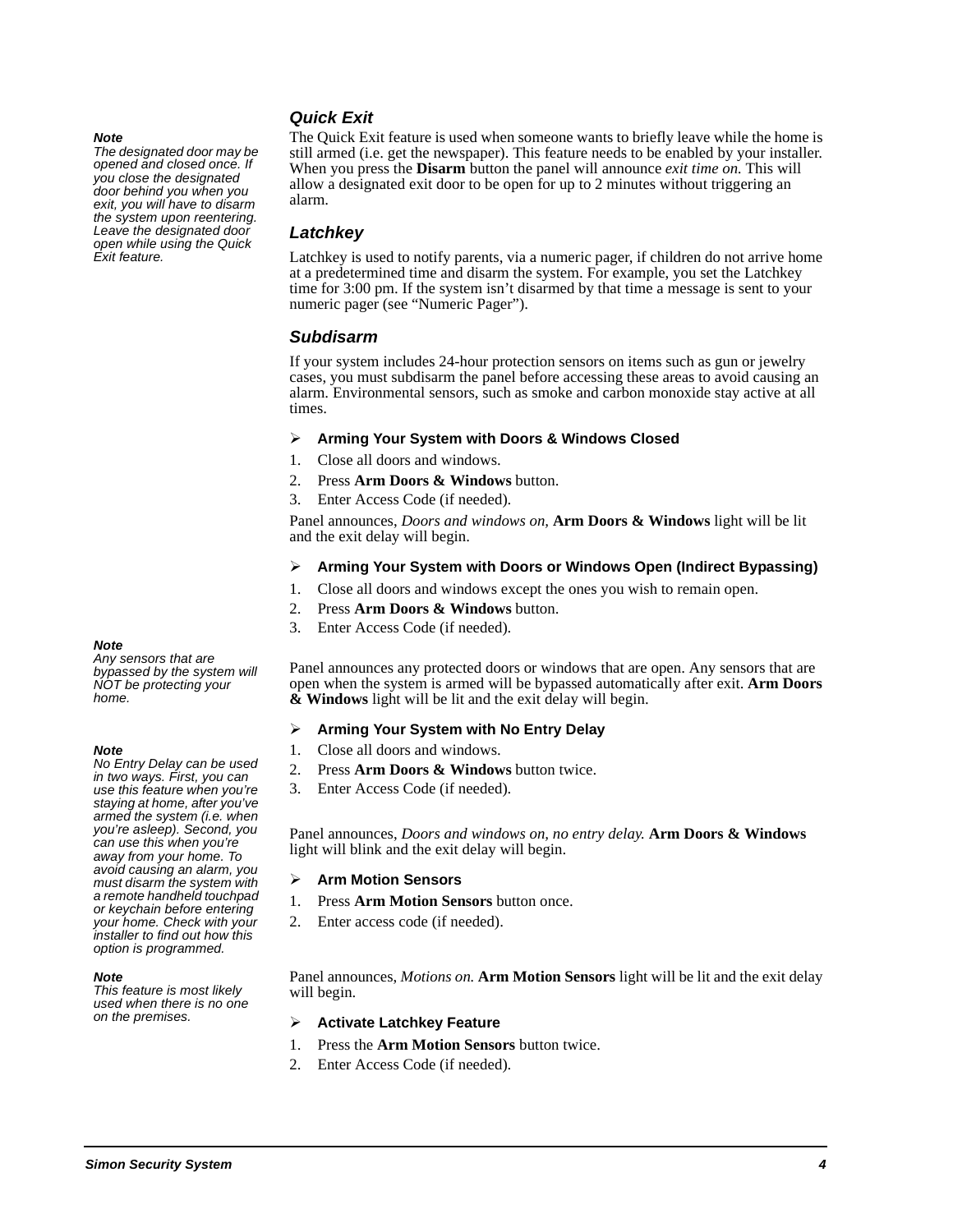Panel announces, *Motions on, Latchkey on.* **Arm Motion Sensors** light will blink and the exit delay will begin.

#### $\blacktriangleright$ **Disarming Your System**

- 1. Upon reentering your home the entry delay will begin.
- 2. Status beeps will sound.
- 3. Enter your access code using the **Code** buttons.

Panel announces, *System disarmed* and the **Disarm** light will be lit*.*



**If you enter you home and you hear alarm sirens, or if controlled lights that should be off are on, an intruder may be inside or another emergency may have occurred. Leave immediately and call for help.**

**Warning**

#### $\blacktriangleright$ **Subdisarm Your System** ur<br>er

1. Enter your Master Access Code while the system is disarmed.

Panel announces, *System disarmed.* **Disarm** button light blinks and the system is subdisarmed. When you've finished accessing the protected areas, press the **Disarm** button again. Panel announces, *System disarmed.* **Disarm** button light stops blinking. System is in Disarm mode.

#### **If You Never Leave After Arming**

Your panel can be programmed to recognize that you never left the premises. If you press the **Arm Doors & Windows** button and the **Arm Motion Sensors** button but don't exit before the exit delay expires, the panel will not arm the motion sensors. Check with your installer to find out if this feature is enabled for your panel.

#### **If You Forgot Something After Arming**

Your panel can be programmed to recognize when you leave the premises then quickly reenter. The panel will restart the exit delay to give you time to collect your things and leave again. You must leave before the exit delay expires or disarm the system. Ask your installer if this feature is enabled for your system.

#### **Arming When the Panel Battery is Low**

Your panel may be programmed so that you cannot arm the system if the panel battery is low. Ask your installer if this feature is enabled for your system.

### **CODE**



There are 5 **CODE** buttons located in the second row of the panel. Each button represents 2 numbers. The left **CODE** button is **1/2**, which means that this button is pressed when entering either 1 or 2. For example, if your access code is **1-2-3-4** you must press the **1/2** button twice and the **3/4** button twice to enter that access code. Access code lengths need to be between 3 and 6 digits and are set by the installer.

### **HOME CONTROL**

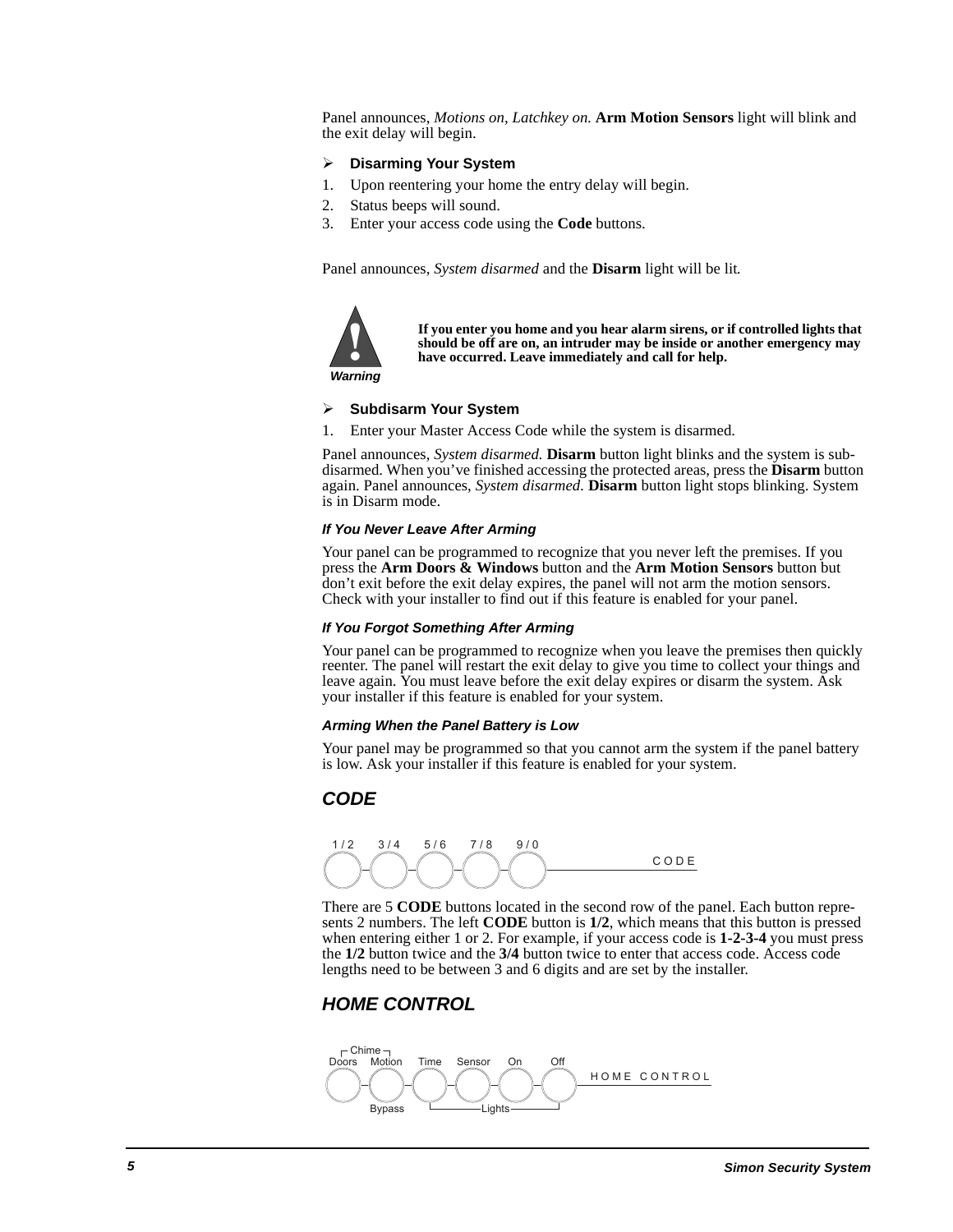The Home Control buttons are used to monitor activity within and around the home. They are not used for intrusion protection. If any of the Home Control buttons are pressed and a sensor or module is not associated (programmed) with this feature the panel will announce, *Function not available*.

#### **Chime Doors**

Chime Doors is used to signal (chime) when a protected door is opened while the system is disarmed. The panel will announce the door that has been tripped and chime twice (ask your installer how this feature is programmed). This is a nice feature to use if you're busy in one part of your home and you want to know when family members are going in and out of your home.

#### $\blacktriangleright$ **Turn Chime Doors on:**

1. System must be disarmed. Press **Chime Doors** button**.**

Panel will announce, *Chime on.* **Chime Doors** button will be lit.

#### $\blacktriangleright$ **Turn Chime Doors off:**

1. Press **Chime Doors** button

Panel will announce, *Chime off.* **Chime Doors** button no longer lit

#### **Chime Special Motion**

This is used to detect movement within a specific area. These Motion Sensors are not used for intrusion protection. The panel will chime three times and announce (see Option 41) the sensor that has been tripped. Use the same panel procedures as **Chime Doors,** except, with the **Chime Special Motion** button.

If you have Motion Sensors located in areas such as in a patio area or at the front door and you want to know when someone is approaching these areas, you would use this feature.

### **Direct Bypassing**

Direct Bypassing refers to turning off (bypassing) certain sensors while the system is armed.

- 1. Press the **Bypass** button until you reach the sensor to be bypassed (sensor must currently be unbypassed).
- 2. Enter Master Code

### **Direct Unbypassing**

Direct Unbypassing refers to turning on (reactivating) bypassed sensors while the system is armed.

- 1. Press the **Bypass** button until you reach the sensor to be unbypassed (sensor must currently be bypassed).
- 2. Enter Master Code. **OR** Change arming level.

#### **Time Activated Lights**

Turn on designated lights (with Lamp Modules) at a specific time. You can program what time the lights go on and off (see Programming - Light Control).

#### $\triangleright$ **Turn Time Activated Lights on:**

1. Press **Time Lights** button.

Panel will announce, *time activated light on*. **Time Lights** button will be lit.

#### $\blacktriangleright$ **Turn Time Activated Lights off:**

#### 1. Press **Time Lights** button**.**

Panel will announce, *time activated light off*. **Time Lights** button no longer lit.

#### **Note**

If there are no Special Motion Chime sensors in your system, the Chime Special Motion button can be used for Direct Bypassing and Unbypassing. See the **Arming Your System with Direct Bypassing** and **Arming Your System with Direct Unbypassing** sections for more information.

#### **Note**

You can only use this feature if there is a Bypass button on your panel and there are no Special Motion Chime sensors in your system.

#### **Note**

You can only use this feature if there are no Special Motion Chime sensors in your system.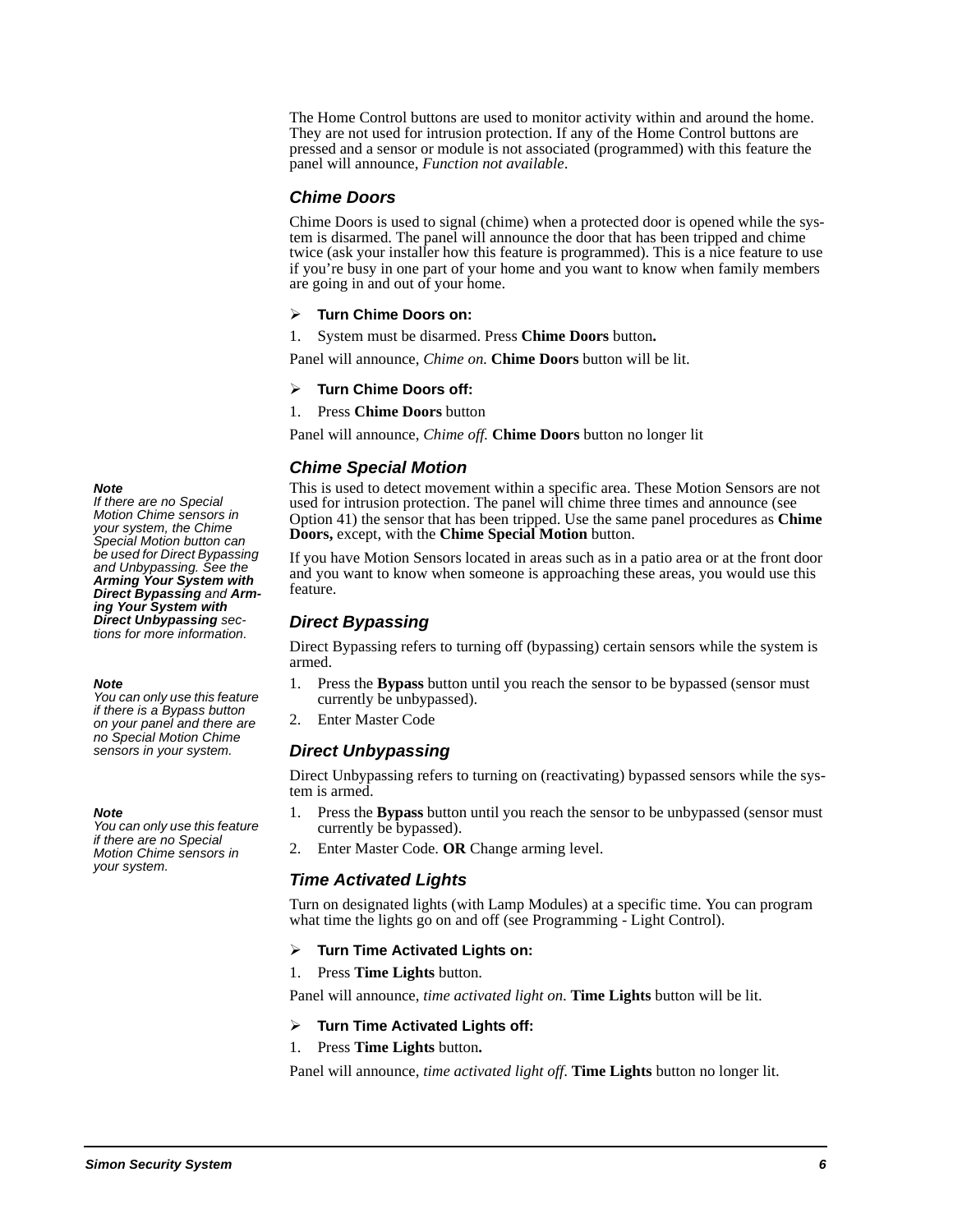#### **Sensor Activated Lights**

Turn on designated lights (with Lamp Modules) when a sensor is tripped. You can program lockout times when Sensor Activated Lights won't be active (see Programming Options 36 and 37).

#### $\blacktriangleright$ **Turn Sensor Activated Lights On:**

1. System must be disarmed. Press **Sensor Lights** button.

Panel will announce, *sensor activated lights on.* **Sensor Lights** button will be lit.

#### -**Turn Sensor Activated Lights Off:**

1. Press **Sensor Lights** button**.**

Panel will announce, *sensor activated lights off.* **Sensor Lights** button no longer lit.

### **Lights On**

#### > Turns on lights that are controlled by Lamp Modules.

1. Press **Lights On** button twice.

Panel announce, *Lights on*. **Lights On** button will NOT be lit.

### **Lights Off**

Turns off lights that are controlled by Lamp Modules.

1. Press **Lights Off** button twice.

Panel announces, *Lights off.* **Lights Off** button will NOT be lit

#### **Silent Exit**

This feature silences the status beeps that accompany the exit delay (see Status Beeps). Press **Chime Doors** after you arm the system to silence status beeps. The panel will still beep at the beginning and end of the exit delay.

### **EMERGENCY**



Press **FIRE, POLICE,** or **AUX** for 2 seconds (or press twice quickly) to call the central monitoring station and notify them of a non-medical call for help.

### **How Your System Communicates to You**

#### **Note**

The panel will not give voice messages during an AVM session. Talk to your security system dealer to see if your panel has the AVM option.

Your system responds to you through the use of panel voice messages, status beeps, alarms, panel indicator lights, and to a numeric pager if programmed.

### **Panel Voice Messages**

When you press the buttons on the panel or the touchpads, the panel responds with voice messages. Panel voice can be enabled or disabled (see "Options").

These messages may respond with system information or prompt you to take further action. For example, if you want to disarm the system and you press the **DISARM** button, the panel responds by announcing, "*Please enter your access code."*

If you press a button and the feature has not been programmed, the panel voice will respond with "*Function not available."* An example of this would be pressing **CHIME Special Motion** button when you have no motion sensors in your system.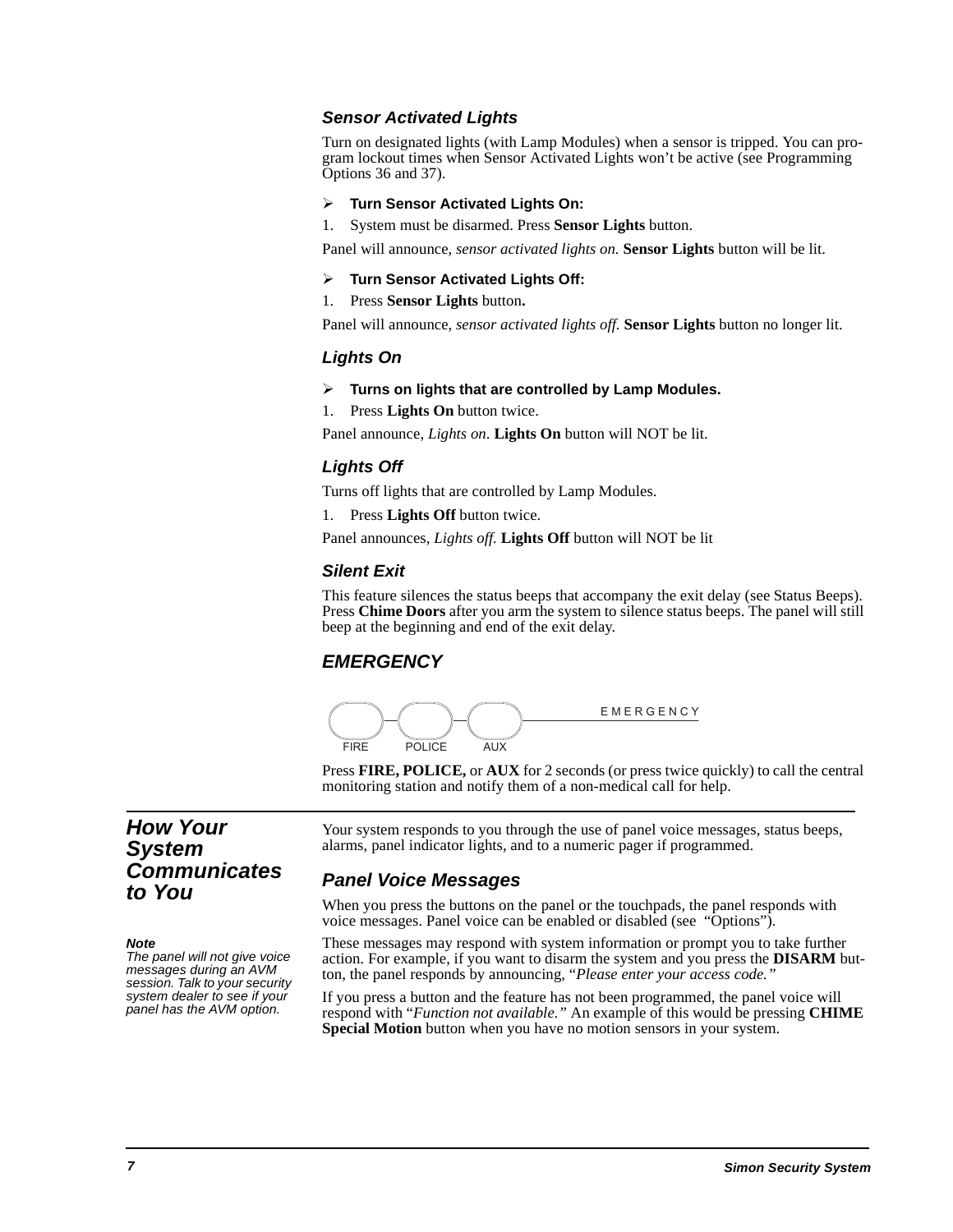#### **Note**

You may receive a different number of status beeps if buttons are pressed quickly **Status Beeps**

.

Status beeps are used to indicate key presses, status, and problems with the system. They can be enabled or disabled (see "Options"). The following table describes status beep activity.

| <b>Activity</b>                              | uuuuu buupu<br><b>Beep Response</b>                                                                                                                                                                                                             |
|----------------------------------------------|-------------------------------------------------------------------------------------------------------------------------------------------------------------------------------------------------------------------------------------------------|
| ARM Doors & Windows                          | Exit delay and Entry delay beeps sound 2 times<br>every 5 seconds and 2 times per second during<br>the last 10 seconds (if Silent Exit tis used, the Exit<br>delay beeps will only sound twice when you arm<br>and twice when the Exit del      |
| <b>ARM Motion Sensors</b>                    | <b>Exit delay and Entry delay</b> beeps sound 3 times<br>every 5 seconds and 3 times per second during<br>the last 10 seconds (if Silent Exit is used, the Exit<br>delay beeps will only sound 3 times when you arm<br>and 3 times when the Exi |
| ARM Doors/Windows &<br><b>Motion Sensors</b> | <b>Exit delay and Entry delay</b> beeps sound 4 times<br>every 5 seconds and 4 times per second during<br>the last 10 seconds (if Silent Exit<br>delay beeps will only sound 4 times when you arm<br>and 4 times when the Exit delay expires)   |
| <b>DISARM</b>                                | 1 beep                                                                                                                                                                                                                                          |
| <b>CHIME DOORS</b>                           | 2 beeps (feature must be programmed by installer)                                                                                                                                                                                               |
| CHIME SPECIAL MOTION                         | 3 beeps (feature must be programmed by installer)                                                                                                                                                                                               |
| Trouble Beeps                                | 6 beeps every minute. Press the SYSTEM STA-<br>TUS button to stop beeps for 4 hours                                                                                                                                                             |
| No Activity Beeps                            | 20 beeps every minute for 5 minutes (feature must<br>be programmed by the installer)                                                                                                                                                            |

#### **Status Beeps**

### **Alarm Sirens and Lamp Modules**

Exterior and interior sirens make 3 different alarm sounds on the premises, each indicating a different type of alarm. Sirens are programmed by the installer to time-out and stop sounding after a specified time.

Use the following table to understand the siren sounds used by the security system. Temporal 3 refers to a continuous pattern of 3 siren pulses then off for 1.5 seconds, 3 siren pulses then off for 1.5 seconds.

|                        | <b>Fire</b> | <b>Intrusion</b> | <b>Emergency</b> |
|------------------------|-------------|------------------|------------------|
| X <sub>10</sub> Lights | Steady      | Flashing         | Steady           |
| X <sub>10</sub> Siren  | Steady      | Steady           | Alarm beeps      |
| Interior & Panel Siren | Temporal 3  | Steady           | Fast on/off      |
| <b>Exterior Siren</b>  | Temporal 3  | Steady           |                  |

**Alarm Siren and X10 Light Information**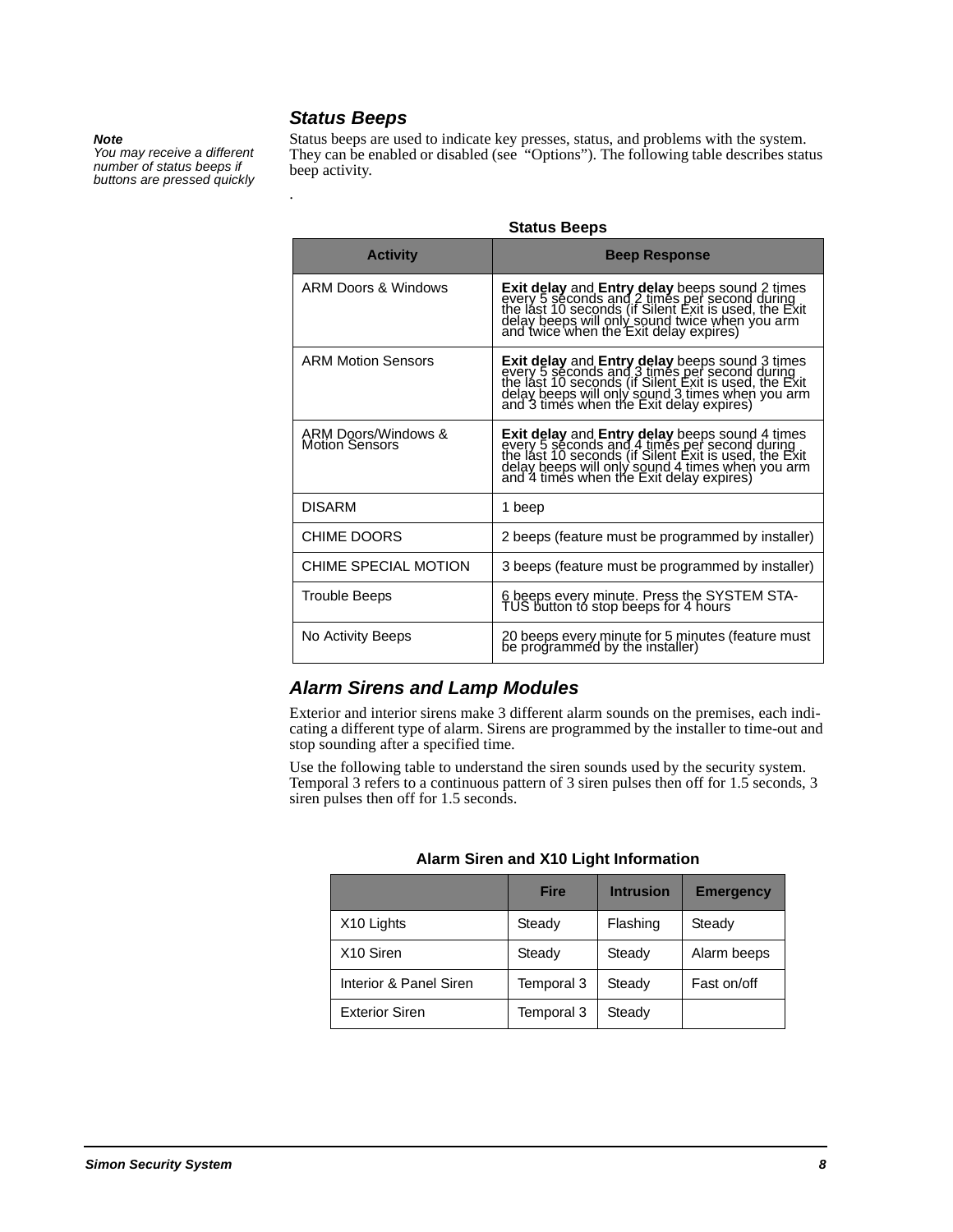# **Panel Indicator Lights**

Use the following table to understand the panel indicator lights.

| <b>Button</b>               | When the Button Light is<br>On     | <b>When the Button</b><br><b>Flashes</b>     |
|-----------------------------|------------------------------------|----------------------------------------------|
| Arm Doors & Windows         | Doors/Windows armed                | Doors/Windows armed<br>& No Entry Delay on   |
| Arm Motion Sensors          | Motion Sensors armed               | <b>Motion Sensors armed</b><br>& Latchkey on |
| Disarm                      | System disarmed                    | System subdisarmed                           |
| <b>System Status</b>        | System trouble or Open Sen-<br>sór | System in alarm                              |
| Chime Doors                 | Door will cause chime              |                                              |
| <b>Chime Special Motion</b> | Motion will cause chime            |                                              |
| Time Lights                 | Time activated lights on           |                                              |
| Sensor Lights               | Sensor activated lights on         |                                              |

#### **Panel Indicator Lights**

### **Numeric Pager**

You may program your security system to send a numeric message indicating system activities to your pager. The system will send the message twice. See "Programming Instructions".

Use the following table to determine what the numeric message is reporting.

| Numeric Pager Reporting |                        |                |                        |
|-------------------------|------------------------|----------------|------------------------|
| <b>Reports</b>          | <b>Numeric Message</b> | <b>Reports</b> | <b>Numeric Message</b> |
| <b>Phone Test</b>       | $-101 - 101$           | Intrusion      | $-108 - 108$           |
| <b>AC Power Restore</b> | $-102 - 102$           | Fire           | $-109 - 109$           |
| <b>AC Power Failure</b> | $-103 - 103$           | Disarming      | $-110 - 110$           |
| Latchkey                | $-104 - 104$           | Arming         | $-111 - 111$           |
| No Activity             | $-105 - 105$           | Fail to Disarm | $-112 - 112$           |
| Panic Code              | $-106 - 106$           | Fail to Arm    | $-113 - 113$           |
| Emergency               | $-107 - 107$           |                |                        |

### **Numeric Pager Reporting**

### **Canceling and Preventing Accidental Alarms**

One of the biggest concerns you might have regarding your security system, is causing an accidental alarm. Most accidental alarms occur when leaving the residence after arming the system, or, before disarming the system upon your return.

### **Canceling Accidental Alarms**

You may have up to 254 seconds (programmable by your installer) to cancel an accidental alarm. See your installer to find out what time is programmed. If the programmed time has passed, you must call the central monitoring station to cancel the alarm.

You have  $\_\_\$ seconds to cancel an accidental alarm.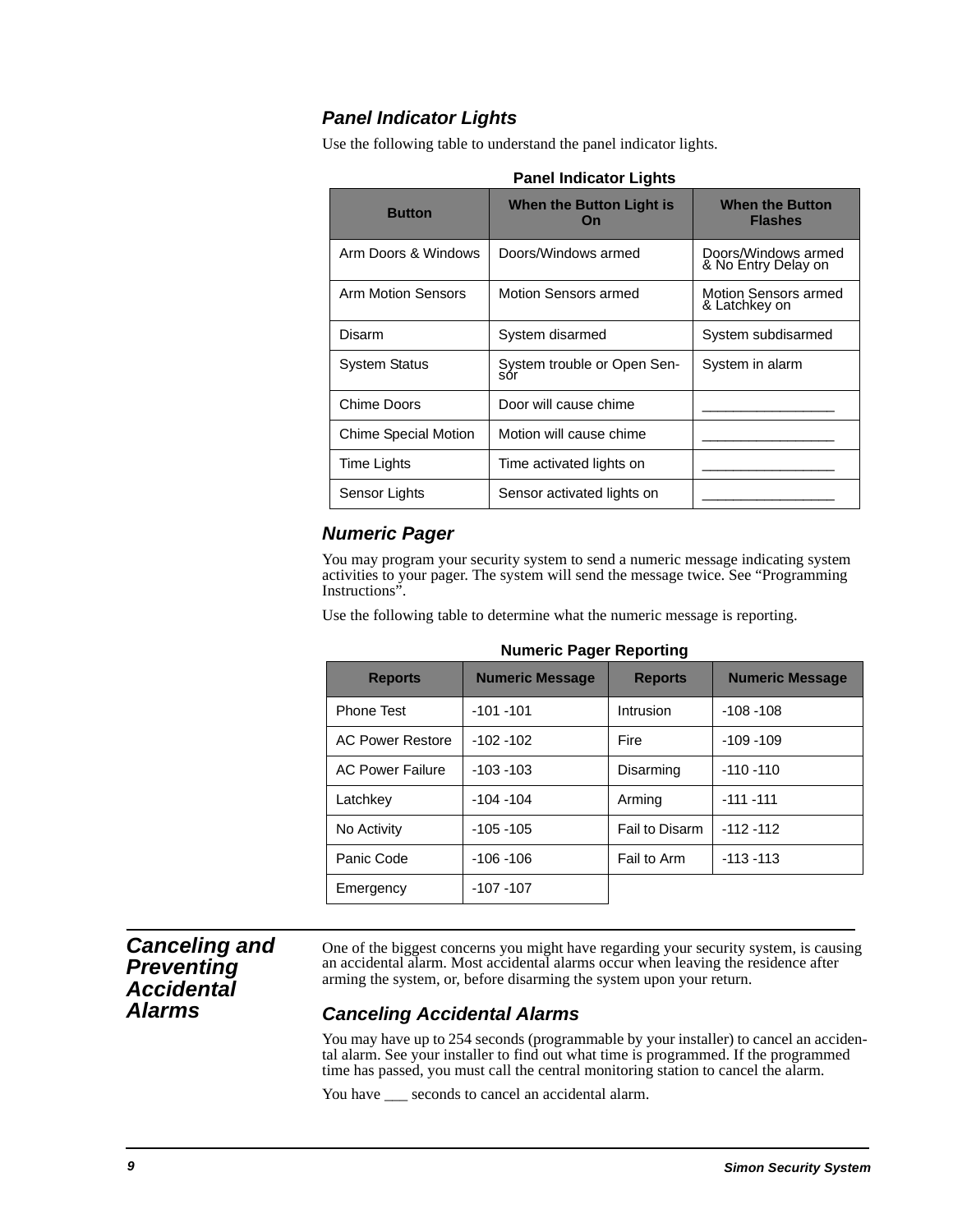|                                               | To cancel an accidental alarm before the programmed dialer delay time expires, enter<br>your access code.                                                                                        |                                                                                                                                              |  |
|-----------------------------------------------|--------------------------------------------------------------------------------------------------------------------------------------------------------------------------------------------------|----------------------------------------------------------------------------------------------------------------------------------------------|--|
|                                               | <b>Guidelines for Preventing Accidental Alarms</b>                                                                                                                                               |                                                                                                                                              |  |
|                                               | The following guidelines will go a long way toward preventing accidental alarms.                                                                                                                 |                                                                                                                                              |  |
|                                               | Close doors and widows before you leave your house.<br>$\bullet$                                                                                                                                 |                                                                                                                                              |  |
|                                               | Gather your belongings, so you can exit immediately after arming the system.<br>$\bullet$                                                                                                        |                                                                                                                                              |  |
|                                               | Always enter and exit within the programmed delay times.<br>$\bullet$                                                                                                                            |                                                                                                                                              |  |
|                                               | Make sure you leave through a door that has a delay time set for it.<br>$\bullet$                                                                                                                |                                                                                                                                              |  |
|                                               | Disarm your system immediately upon returning home.<br>$\bullet$                                                                                                                                 |                                                                                                                                              |  |
|                                               | $\bullet$                                                                                                                                                                                        | Be aware of the devices in your security system and learn how each one operates.                                                             |  |
|                                               | $\bullet$                                                                                                                                                                                        | If you have pets, ask your installer if you need pet lenses in your motion detectors.                                                        |  |
|                                               | $\bullet$<br>kitchens can be tripped by steam and smoke from cooking.                                                                                                                            | Check the location of your smoke detectors. Smoke detectors near bathrooms and                                                               |  |
|                                               | Take note of system beeps, voice announcements and indicator lights which indi-<br>$\bullet$<br>cate the current system status.                                                                  |                                                                                                                                              |  |
| <b>How to Use an</b><br><b>Off-Site Phone</b> | You may use an off-site phone to arm/disarm your panel, turn lights on and off, check<br>system status, or conduct an audio session (ask your installer if you have this feature).               |                                                                                                                                              |  |
|                                               | How to gain access to the Control Panel:<br>➤                                                                                                                                                    |                                                                                                                                              |  |
|                                               | Call the panel and let the phone ring twice then hang up.<br>1.                                                                                                                                  |                                                                                                                                              |  |
|                                               | Wait at least 10 seconds and call the panel again. You may wait up to 40 seconds<br>2.<br>before calling again.                                                                                  |                                                                                                                                              |  |
|                                               | The panel should answer on the first ring. You won't hear any prompt when the<br>3.<br>system answers.                                                                                           |                                                                                                                                              |  |
|                                               | Press the * button on your telephone and you will hear system activated.<br>4.                                                                                                                   |                                                                                                                                              |  |
|                                               | At this point you may perform the actions listed in the following table of phone com-<br>mands. CODE refers to the master and access codes programmed into your system.<br><b>Phone Commands</b> |                                                                                                                                              |  |
|                                               | <b>Panel Function</b>                                                                                                                                                                            | <b>Phone Command</b>                                                                                                                         |  |
|                                               | <b>DISARM</b>                                                                                                                                                                                    | $\mathbb{E}$ + CODE + $\mathbb{I}$                                                                                                           |  |
|                                               | <b>ARM Doors/Windows</b>                                                                                                                                                                         | 图 + CODE + 2                                                                                                                                 |  |
|                                               | ARM Doors/Windows with No Entry Delay                                                                                                                                                            | 图 + CODE + 2 + 2                                                                                                                             |  |
|                                               | <b>ARM Motions</b>                                                                                                                                                                               | 图 + CODE + 3                                                                                                                                 |  |
|                                               | ARM Motions with Latchkey                                                                                                                                                                        | $\boxed{18} + \text{CODE} + \boxed{3} + \boxed{3}$                                                                                           |  |
|                                               | ARM Doors/Windows and Motions                                                                                                                                                                    | 图 + CODE + 2 + 3                                                                                                                             |  |
|                                               | ARM Doors/Windows with No Entry Delay<br>and Motions with Latchkey                                                                                                                               | $\mathbb{R}$ + CODE + 2 + 2 + 3 + 3                                                                                                          |  |
|                                               | Lights On/Off                                                                                                                                                                                    | $\mathbb{E}$ + CODE + $\mathbb{E}$                                                                                                           |  |
|                                               | <b>System Status</b>                                                                                                                                                                             | $\mathbb{H}$ + CODE + # + $\mathbb{II}$                                                                                                      |  |
|                                               | <b>AVM</b>                                                                                                                                                                                       | $\mathbb{E}$ + CODE + $\mathbb{E}$ + $\mathbb{E}$ ( $\mathbb{E}$ = a command<br>from the Audio Verification Set,<br>1=Talk, 2=VOX, 3=Listen) |  |

If you are interactive with your panel and the panel hangs up on you, the system is

Hang Up  $\qquad \qquad \qquad \qquad$   $\mathbb{R}$  + CODE + 9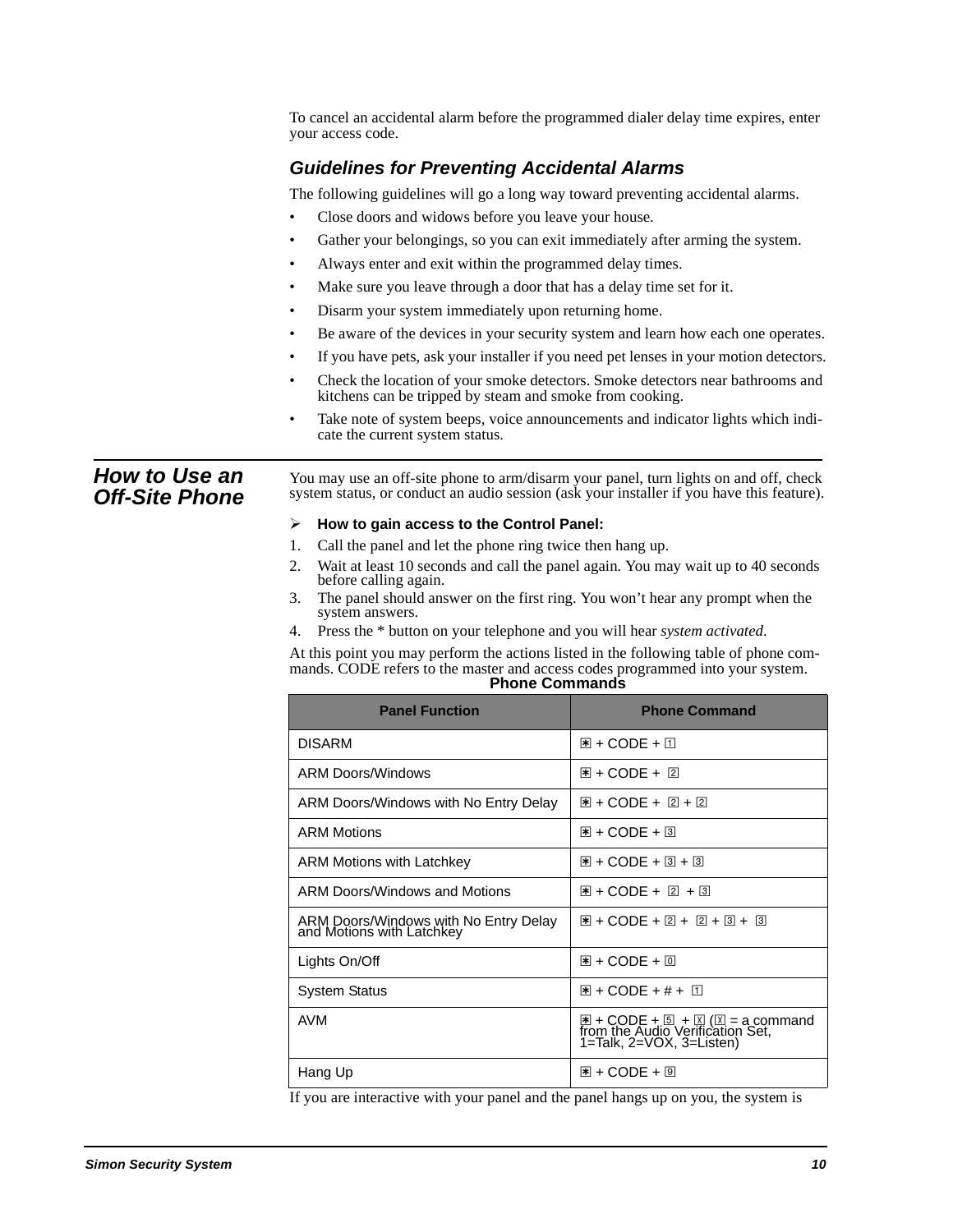calling in a report to the central monitoring station or a pager, due to an action made by you or someone at the security system site.

# **How to Use Your Touchpads**



**Note** 

Depending upon how your dealer programmed your panel, you may be required to enter your access code to arm the system.

Touchpads are used to control the security system from any location within or near your home.

# **Remote Handheld Touchpad**

Interfacing with the system using a Remote Handheld Touchpad is similar to using the panel.

### **System Status**

Press **System Status** once to hear information about your system from the panel. See "Status Beeps".

### **ARM Doors & Windows**

Press **Arm Doors & Windows** button once to turn the security system protection on for all protected doors and windows.

Press twice to eliminate the pre-programmed entry delay.

### **ARM Motion Sensors**

Press **Arm Motion Sensors** button once to turn protection on for all Motion Sensors. Use when no one is home. This is usually used in combination with ARM Doors  $\&$ Windows. Press twice to activate the Latchkey feature.

### **Disarm**

Press **Disarm** button once and enter your access code using the NUMERIC buttons to turn security protection off. To subdisarm the system, enter the master access code.

### **Subdisarm**

Enter your master access code using the NUMERIC buttons while the system is disarmed. Panel will announce, *system disarmed.* The **Disarm** button on the panel will begin to blink.

### **Emergency**

Press both **EMERGENCY** buttons for 3 seconds to cause the system to call a central monitoring station to report a non-medical emergency.



# **Keychain Touchpad**

For any keypress on the Keychain Touchpad, hold the button until the indicator light blinks.

If your installer programmed the Keychain Touchpad with no entry delay, and you armed the system with the Keychain Touchpad, you must disarm your system before entering the home to avoid causing an alarm.

If your installer programmed your system for Remote Touchpad Arming, you must enter your home to start the entry delay before you can use your Keychain Touchpad to disarm the system.



**To avoid causing false alarms, check with your installer on how your touchpad options are programmed**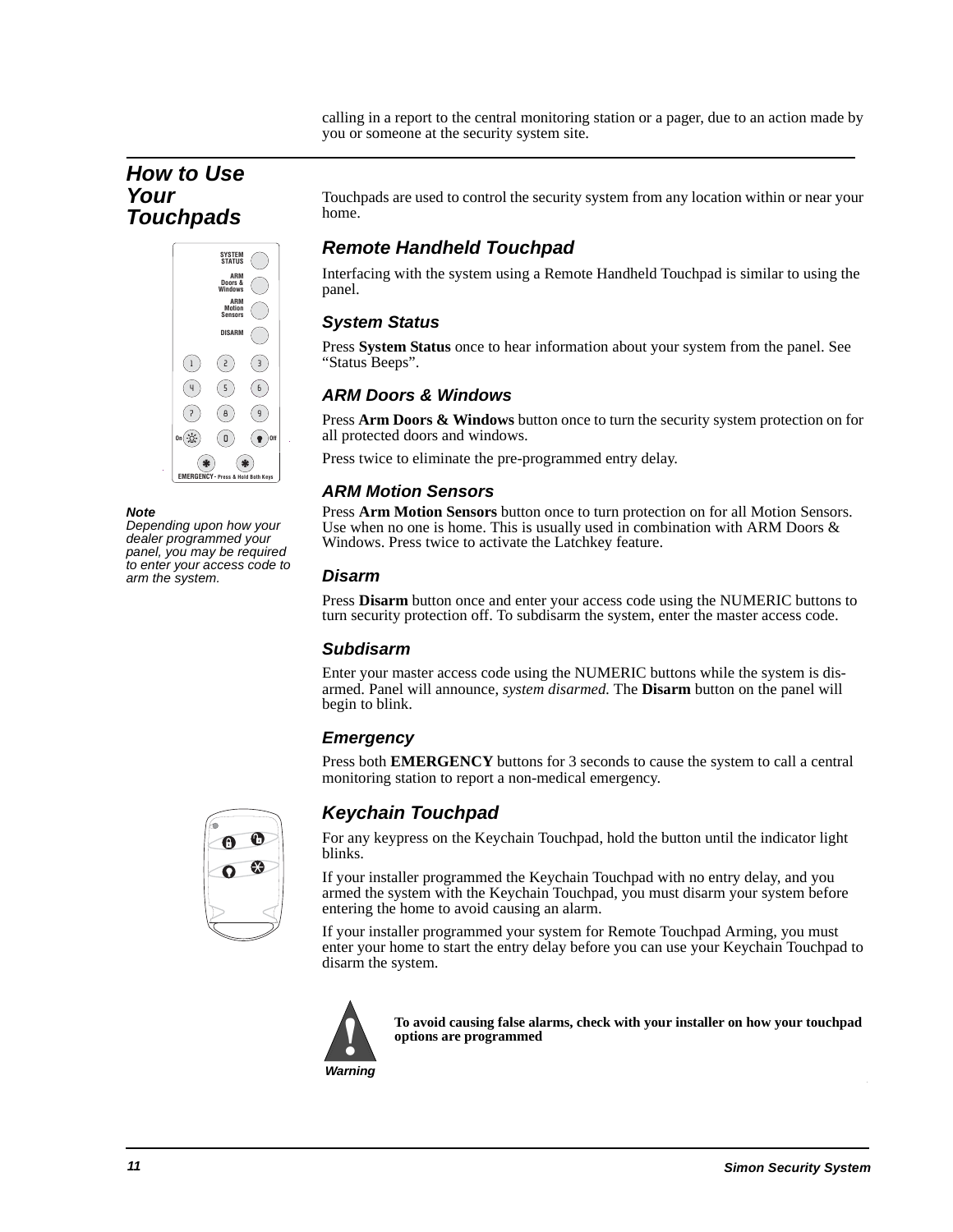#### **Note**

For any keypress on the Keychain Touchpad, hold the button until the indicator light blinks.



**LOCK** Press once to arm doors and windows.

**LOCK** Press twice to arm doors, windows, and Motion Sensors.

**LOCK** Press 3 times to arm doors, windows, Motion Sensors, and to activate the Latchkey option.



#### **LOCK** and **UNLOCK**

Press both buttons simultaneously for 3 seconds to send a panic (intrusion, silent, or non-medical emergency) alarm to the central monitoring station. Check with the installer to find out how the keychain touchpad panic buttons will operate

**UNLOCK** Press to disarm your security system.

**STAR** Can be programmed to control a device connected to a universal module.

#### **Note**

Panic alarms need to be silenced from the panel, a remote handheld touchpad or another keychain touchpad. They cannot be silenced from the same keychain that activated the alarm.

| <b>RF Thermostat</b><br><b>Operation</b> | These guidelines must be followed for RF Thermostat operation:<br>The panel needs to be armed to Level 4 (Doors & Windows and Motion Sensors)<br>to enter Energy Saving Mode.                                                                                                                                                                        |
|------------------------------------------|------------------------------------------------------------------------------------------------------------------------------------------------------------------------------------------------------------------------------------------------------------------------------------------------------------------------------------------------------|
|                                          | If there are no Motion Sensors in the system, the Motion Sensors button must still<br>٠<br>be pressed (armed to level 4).                                                                                                                                                                                                                            |
|                                          | Both Option 81 and 82 can be turned on at the same time.                                                                                                                                                                                                                                                                                             |
|                                          | Thermostat has to be in Auto Mode for Options 81 and 82 to work correctly.                                                                                                                                                                                                                                                                           |
|                                          | When the panel is disarmed the thermostat returns to normal operating mode.<br>٠                                                                                                                                                                                                                                                                     |
| <b>Programming</b><br><b>Your System</b> | The programming decals are visible when you open the panel cover (see Figure 1.).<br>These decals are designed to make system programming easier for you. Always begin<br>by entering your access code. Then, choose an operation from the <b>START MENU</b> .<br>Follow the prompts and flow arrows to complete the desired task. Notice the button |

flow diagrams following the **Instruction Summary.**



**Figure 1. Opening the panel cover**

### **Programming Instructions**

Use the following instructions to access the programming buttons and programming decals.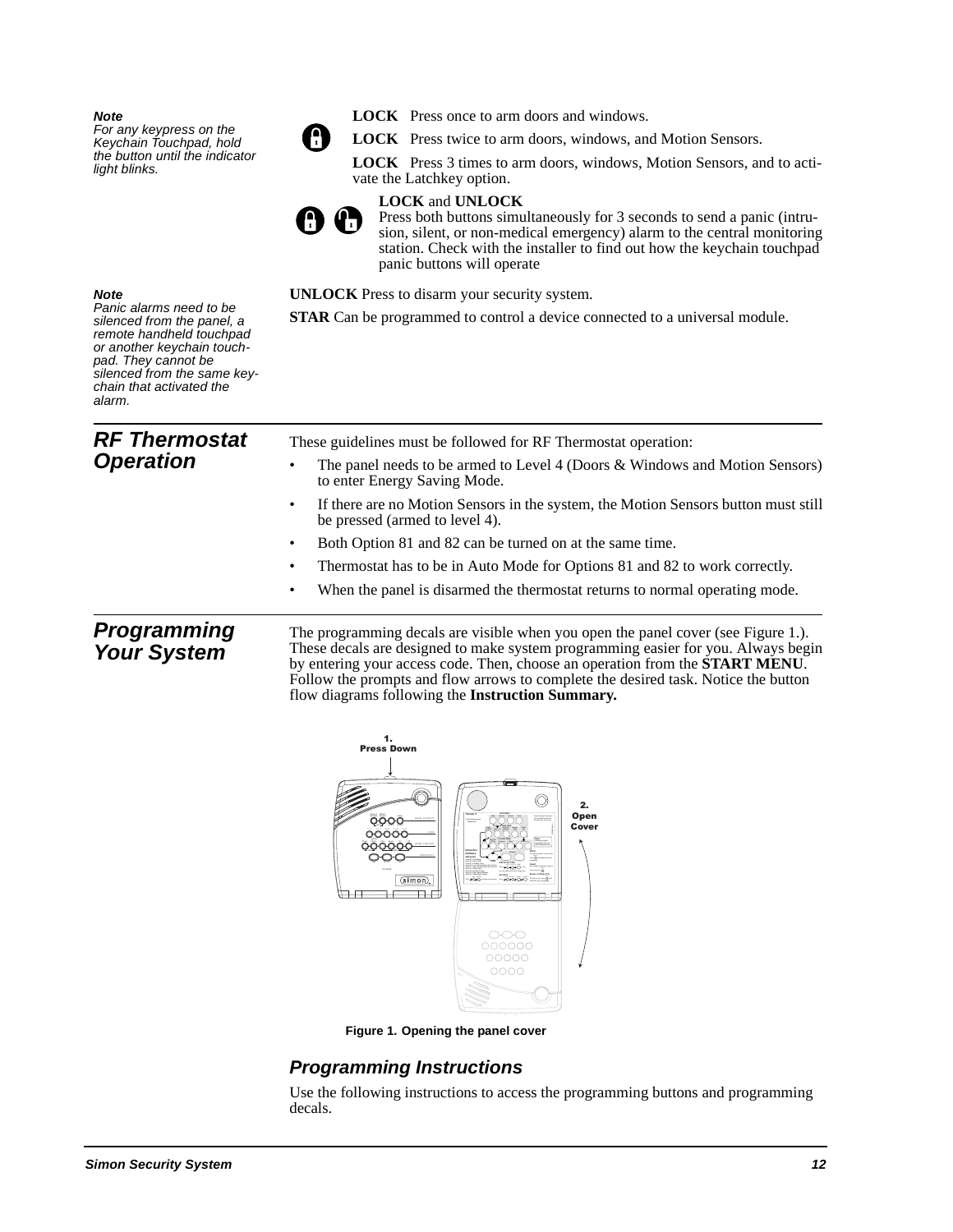1. System must be disarmed. **Open the Panel Cover** by pressing the plastic latch on the top of the panel. When you open the cover you will immediately be prompted by the panel voice to use the numbered keys to enter your ID.



#### **Note**

The Master access code is 1-2-3-4 when the panel is shipped. You should change your Master Access Code after your system is installed (see "Access Code").

- 2. **Enter the Master Access Code**.
- 3. The system voice will prompt you to begin with the **START MENU**.

The **START MENU** includes the following buttons:

- Add
- Delete
- Cancel
- Test
- Clock Set

Press the appropriate button.

4. After pressing the appropriate button on the **START MENU**, the system voice will prompt you to use the **MAIN MENU.**

The **MAIN MENU** includes the following buttons:

- **Light Control**
- Option #
- Sensor/Remote
- Access Code

Press the appropriate button. Depending on the button you pressed, the system will prompt you to continue by pressing other buttons on the panel.

### **Access Codes**

Your security system has a master access code, access codes 1-5, and a panic code used for arming and disarming the panel. The master code is used for disarming and programming your system. Access codes 1-5 are generally used for children or as temporary codes for a baby-sitter or service personnel. The panic code may be entered to arm, disarm or subdisarm the system in a non-medical emergency situation. The panel will call the central station with a hold up alarm report, but there will be no indication of an alarm at the panel.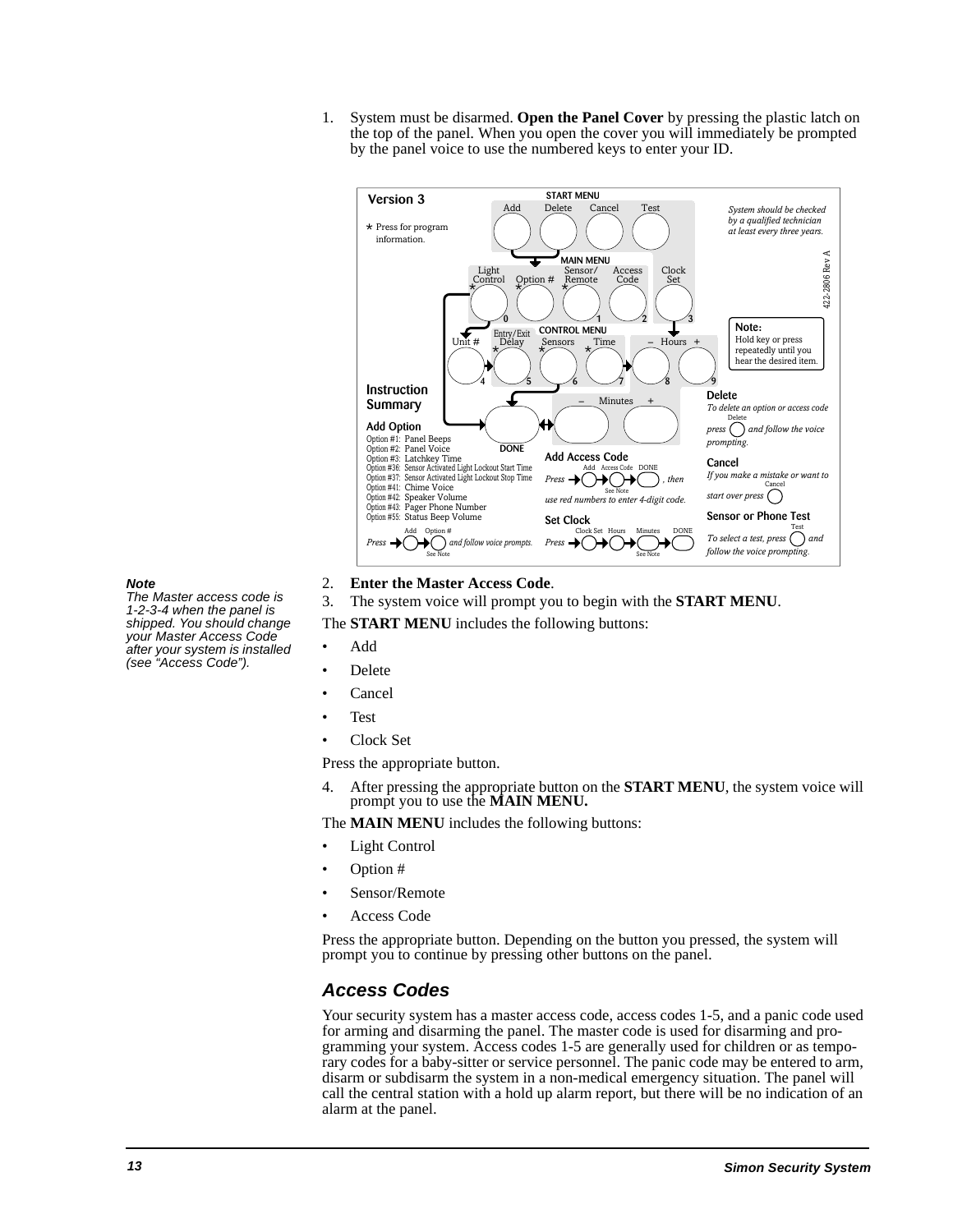#### **Note**

Codes are always needed to disarm the system. Depending on the panel configuration, codes may be needed to arm the system. Check with the installer for your system configuration.

Your system may be set up so that the master code or an access code is required when arming. If so, the panel will prompt you to enter a code when you attempt to arm the system.

#### **Note**

Because different codes can be entered using the same button presses you have to use caution when programming the panic code. You need to ensure that the panic code does not use the same button presses as other access codes. For example if the master code is 1234, do not program the panic code to be 2244. The panel would interpret these codes to be the same code.

#### $\blacktriangleright$ **How to change an Access Code:**

**Add Access Code** DONE  $\rightarrow$  ( ), then use red numbers

- 1. **Open the cover** of the panel.
- 2. The panel voice prompts you to *Use numbered keys to enter ID.* **Enter your master access code** using the numbered keys.
- 3. The panel voice prompts you to *Please select from START MENU.* **Press the Add button** on the START MENU.
- 4. The panel voice prompts you to *Select from MAIN MENU.* **Press the Access Code button** on the MAIN MENU.
- 5. The panel voice responds with *Master Code, press again for next access code, DONE to select or press CANCEL to quit.* Press the access code button again to hear the next access code. When you hear the access code you wish to change **press the DONE Button***.*
- 6. **Enter 3-6 new numbers** using the numbered keys. (Access Code length is programmed by the installer.)
- 7. **Close the panel cover**.
- $\blacktriangleright$ **How to Delete an Access Code:**



- 1. **Open the cover** of the panel.
- 2. The panel voice prompts you to *Use numbered keys to enter ID.* **Enter your master access code** using the numbered keys.
- 3. The panel voice prompts you to *Please select from START MENU.* **Press the Delete button** on the START MENU.
- 4. The panel voice prompts you to *Select from MAIN MENU.* **Press the Access Code button** on the MAIN MENU.
- 5. The panel voice responds with *Access Code 1, press again for next access code, DONE to select or press CANCEL to quit.* Press the access code button again to hear the next access code. When you hear the access code you wish to delete, **press the DONE Button***.* The panel voice responds with *Access Code X deleted*.
- 6. **Close the panel cover**.

### **Light Control**

You system has the ability to control lights from the panel. A specific light or group of lights can be programmed to turn on and off at designated times.

#### **House Code**

Refers to a group of lights that can be controlled from the panel.

#### **Note**

The panel lists house codes A - O. Ask your installer what house code your lights are set up on. Your house code for lights is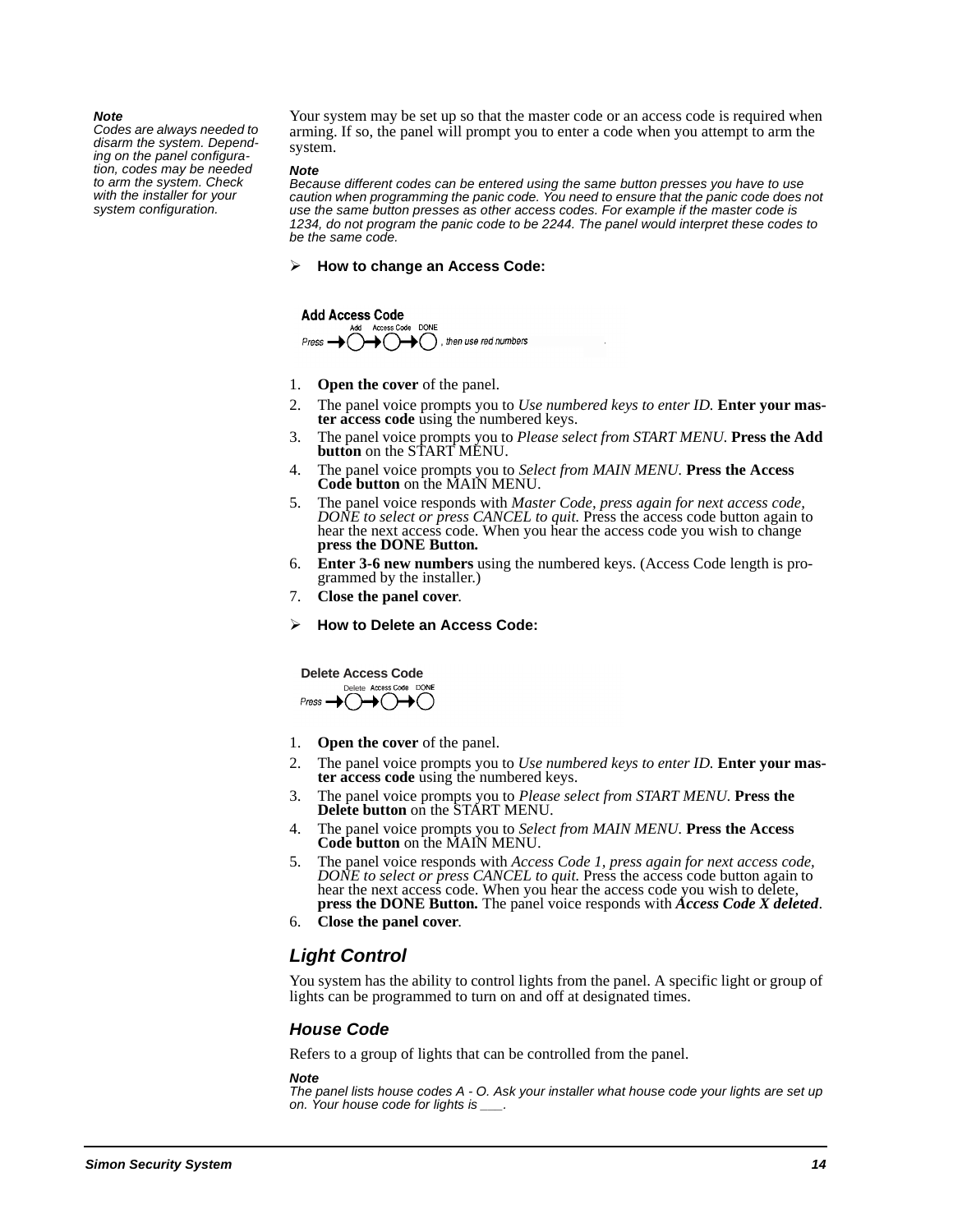### **Unit Number**

Refers to a specific light within a house code.

- -**How to set time for light control:**
- 1. **Open the cover** of the panel.
- 2. The panel voice prompts you to *Use numbered keys to enter ID.* **Enter your master access code** using the numbered keys.
- 3. The panel voice prompts you to *Please select from START MENU.* **Press the Add button** on the START MENU.
- 4. The panel voice prompts you to *Select from MAIN MENU.* **Press the Light Control button** on the MAIN MENU.
- 5. The panel voice responds with *House Code is \*, press again to change or press unit number.* This is the House Code that was set by your installer. Don't change it. **Press the Unit # button.**
- 6. The panel responds with *Unit #1 press again to change or select from control menu.* Keep pressing the **Unit # button** until the correct unit is selected.
- 7. Press the **Time button** on the control menu. The panel voice prompts you, *On time is \*\*\*\* to change press hours and minutes then press done.*
- 8. Press the **Hours and Minutes buttons** to set the correct on time.
- 9. Press **Done.** Panel will announce, *Off time is \*\*\*\* to change press hours and minutes then press done.*
- 10. Press the **Hours and Minutes buttons** to set the correct off time.
- 11. Press **Done.** Panel will announce the unit number with the on and off times you just programmed.

**Programming Options**

# **Programming Options**

The following table is a list of options you can change.

| Programming Options                               |                                   |               |
|---------------------------------------------------|-----------------------------------|---------------|
| <b>Option #</b>                                   | Add                               | <b>Delete</b> |
| 01 - Panel Beeps                                  | On                                | Off           |
| 02 - Panel Voice                                  | On                                | Off           |
| 03 - Latchkey Time                                | 12:00 am (midnight) to 11:59 pm   | Off           |
| 36 - Sensor Activated Light<br>Lockout Start Time | 12:00 am (midnight) to $11:59$ pm | Off           |
| 37 - Sensor Activated Light<br>Lockout Stop Time  | 12:00 am (midnight) to $11:59$ pm | Off           |
| 41 - Chime Voice                                  | On                                | Off           |
| 42 - Speaker Volume                               | $1 - 8$                           | 8 (highest)   |
| 43 - Pager Phone Number                           | Up to 26 digits*                  | Off           |
| 55 - Status Beep Volume                           | $1 - 10$                          | 7             |
| 81 - Heating Set Point                            | $51^{\circ}$ F - 91 $^{\circ}$ F  | Off           |
| 82 - Cooling Set Point                            | $51^{\circ}$ F - 91 $^{\circ}$ F  | Off           |
| * See "Option 43 - Pager Phone Number"            |                                   |               |

Press **Add** in the **START MENU** and follow the voice prompts to turn an option on. Press **Delete** in the **START MENU** to turn an option off.

When entering a single digit option number (1-9), you must type a zero before the number (i.e. 01, 02, .....). All option numbers must be 2 digits.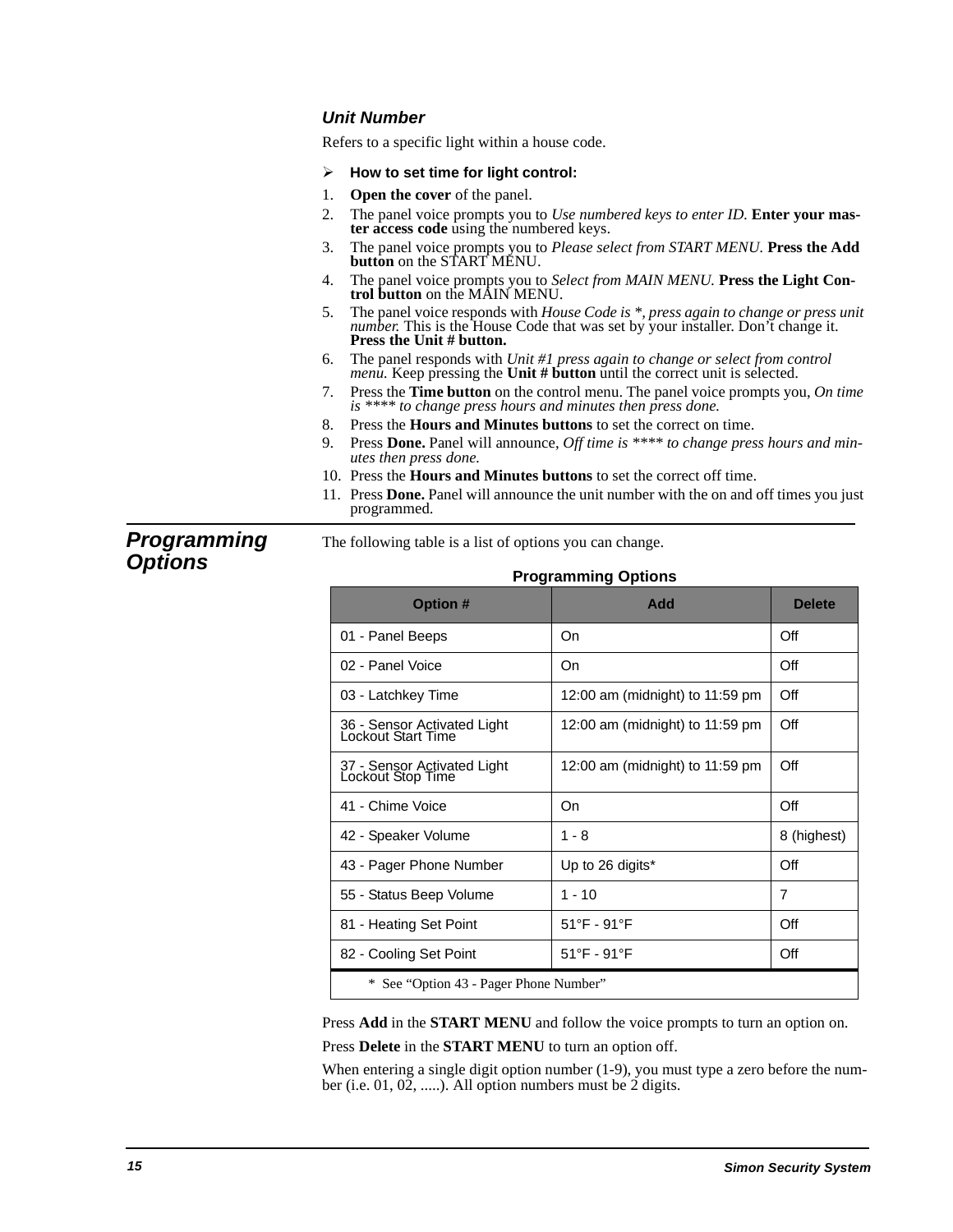### **Option 01 - Status Beeps**

Add this option to enable panel beeps. Status beeps are any beeps (including chime beeps) that come from the panel. See "Status Beeps".

- 1. Open panel cover. Panel announces, *Use numbered keys to enter ID.*
- 2. Enter Access Code using the numbered keys. Panel announces, *Please select from Start Menu.*
- 3. Press **Add** from the Start menu. Panel announces, *Select from main menu.*
- 4. Press **Option #**. Panel announces, *Option 1, press again for next option or done to select*
- 5. Press **DONE**. Panel announces, *Option 1 is on*.

**Delete** turns off panel piezo beeps.

- 1. Open panel cover. Panel announces, *Use numbered keys to enter ID.*
- 2. Enter Access Code using the numbered keys. Panel announces, *Please select from Start Menu.*
- 3. Press **Delete** from the Start menu. Panel announces, *Select from main menu.*
- 4. Press **Option #**. Panel announces, *Option 1, press again for next option or done to select.*
- 5. Press **DONE**. Panel announces, *Option 1 deleted.*

### **Option 02 - Panel Voice**

Panel Voice may be disabled, except for status messages, open sensor responses, and when in program mode.

**Add** enables the panel voice.

- 1. Open panel cover. Panel announces, *Use numbered keys to enter ID.*
- 2. Enter Access Code using the numbered keys. Panel announces, *Please select from Start Menu.*
- 3. Press **Add** from the Start menu. Panel announces, *Select from main menu*
- 4. Press **Option #.** Panel announces, *Option 1, press again for next option or done to select.*
- 5. Press **02**. Panel announces, *Option 2, press again for next option or done to select*
- 6. Press **DONE**. Panel announces, *Option 2 is on*.

**Delete** disables the panel voice.

- 1. Open panel cover. Panel announces, *Use numbered keys to enter ID.*
- 2. Enter Access Code using the numbered keys. Panel announces, *Please select from Start Menu.*
- 3. Press **Delete** from the Start menu. Panel announces, *Select from main menu*
- 4. Press **Option #**. Panel announces, *Option 1, press again for next option or done to select.*
- 5. Press **02.** Panel announces, *Option 2 press again for next option or done to select.*
- 6. Press **DONE**. Panel announces, *Option 2 deleted.*

### **Option 03 - Latchkey Time**

Adding this option allows you to program Latchkey Time. Latchkey is used to notify parents if children do not arrive home and disarm the system at a predetermined time.

- 1. Open panel cover. Panel announces, *Use numbered keys to enter ID.*
- 2. Enter Access Code using the numbered keys. Panel announces, *Please select from Start Menu.*
- 3. Press **Add** from the Start menu. Panel announces, *Select from main menu*
- 4. Press **Option #.** Panel announces, *Option 1, press again for next option or done to select.*
- 5. Press **03**. Panel announces, *Option 3, press again for next option or set latchkey hours and minutes, then press done.*
- 6. Press **Hours** and **Minutes** to set the time.
- 7. Press **DONE**. Panel will announce Latchkey time that has been set.

#### **Note**

The panel voice is always on for status messages, open sensor responses and when in program mode.

**Note** 

The system clock must be set for Latchkey to function.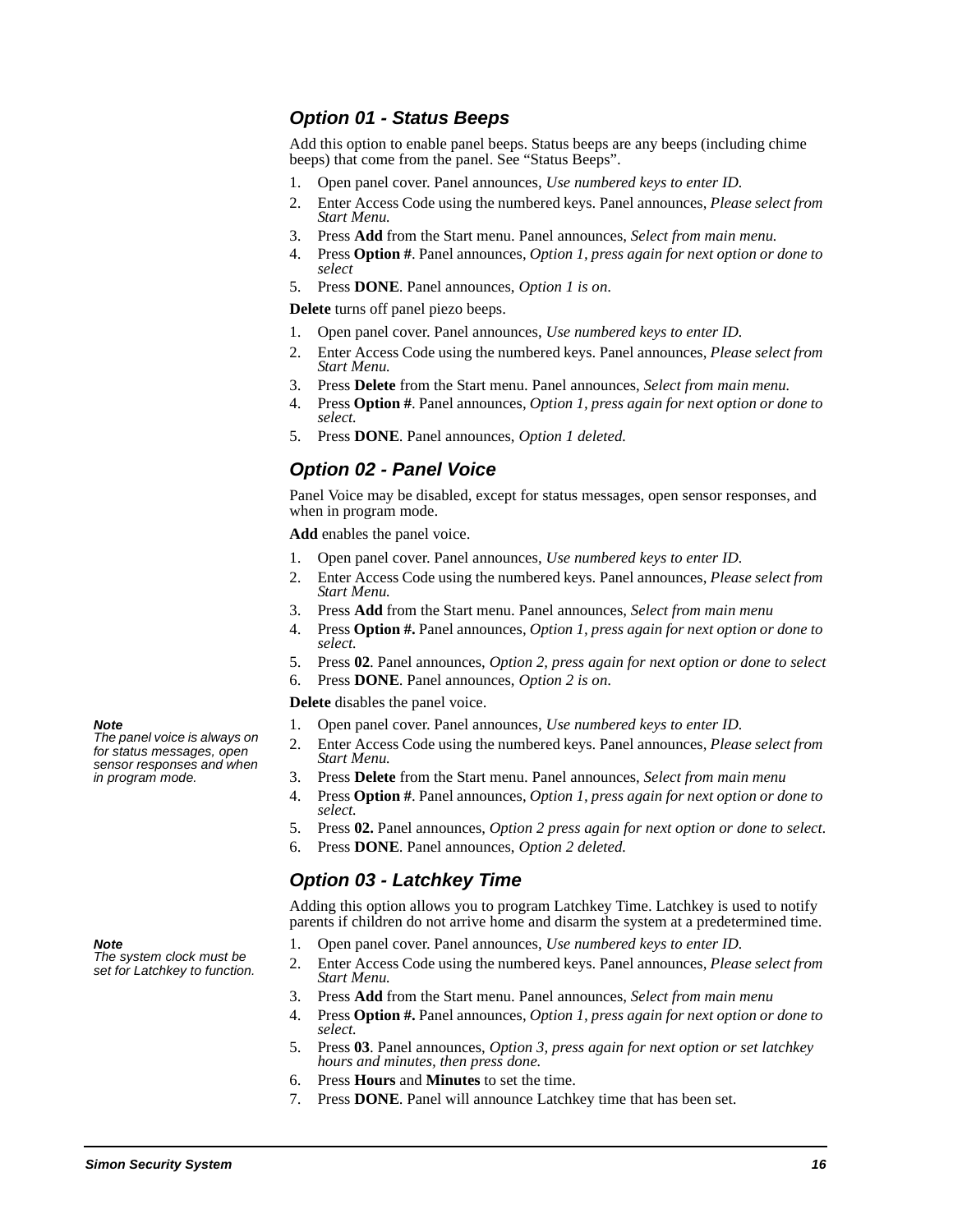**Delete** turns off this option and Latchkey cannot be enabled when the panel is armed.

- 1. Open panel cover. Panel announces, *Use numbered keys to enter ID.*
- 2. Enter Access Code using the numbered keys. Panel announces, *Please select from Start Menu.*
- 3. Press **Delete** from the Start menu. Panel announces, *Select from main menu*
- 4. Press **Option #.** Panel announces, *Option 1, press again for next option or done to select.*
- 5. Press **03**. Panel announces, *Option 3, press again for next option or done to delete.*
- 6. Press **DONE**. Panel announces, *Option 3 deleted.*

### **Option 36 and 37- Sensor Activated Light Lockout Start and Stop Times**

Adding these options lets you control when sensor activated lights are active. The panel will not turn on a light between the programmed start time (option 36) and the programmed stop time (option 37), even if sensor activated lights are on. **Both options must be programmed for this option to work correctly**.

For example, if you don't want sensor activated lights to be active during daylight hours, set the lockout start time to begin at dawn and set the stop time (option 37) to coincide with sunset.

#### **Option 36: Sensor Activated Light Lockout Start Time**

**Add** enables sensor activated light lockout start time (midnight to 11:59 P.M.).

- 1. Open panel cover. Panel announces, *Use numbered keys to enter ID.*
- 2. Enter Access Code using the numbered keys. Panel announces, *Please select from Start Menu.*
- 3. Press **Add** from the Start menu. Panel announces, *Select from main menu*
- 4. Press **Option #**. Panel announces, *Option 1, press again for next option or done to select.*
- 5. Press **36**. Panel announces, *Option 36, press again for next option or set hours and minutes, then press done.*
- 6. Press **Hours** and **Minutes** to set the time.
- 7. Press **DONE**. Panel announces the time that has been set.

**Delete** disables sensor activated light lockout start time. The panel will turn on a light activated by a sensor, if sensor activated lights are enabled.

- 1. Open panel cover. Panel announces, *Use numbered keys to enter ID.*
- 2. Enter Access Code using the numbered keys. Panel announces, *Please select from Start Menu.*
- 3. Press **Delete** from the Start menu. Panel announces, *Select from main menu*
- 4. Press **Option #**. Panel announces, *Option 1, press again for next option or done to select.*
- 5. Press **36**. Panel announces, *Option 36, press again for next option or done to delete.*
- 6. Press **DONE**. Panel announces, *Option 36 deleted.*

#### **Option 37: Sensor Activated Light Lockout Stop Time**

**Add** enables sensor activated light lockout stop time (midnight to 11:59 P.M.).

- 1. Open panel cover. Panel announces, *Use numbered keys to enter ID.*
- 2. Enter Access Code using the numbered keys. Panel announces, *Please select from Start Menu.*
- 3. Press **Add** from the Start menu. Panel announces, *Select from main menu*
- 4. Press **Option #**. Panel announces, *Option 1, press again for next option or done to select.*
- 5. Press **37.** Panel announces, *Option 37, press again for next option or set hours and minutes, then press done.*
- 6. Press **Hours** and **Minutes** to set the time.
- 7. Press **DONE**. Panel announces the time that has been set.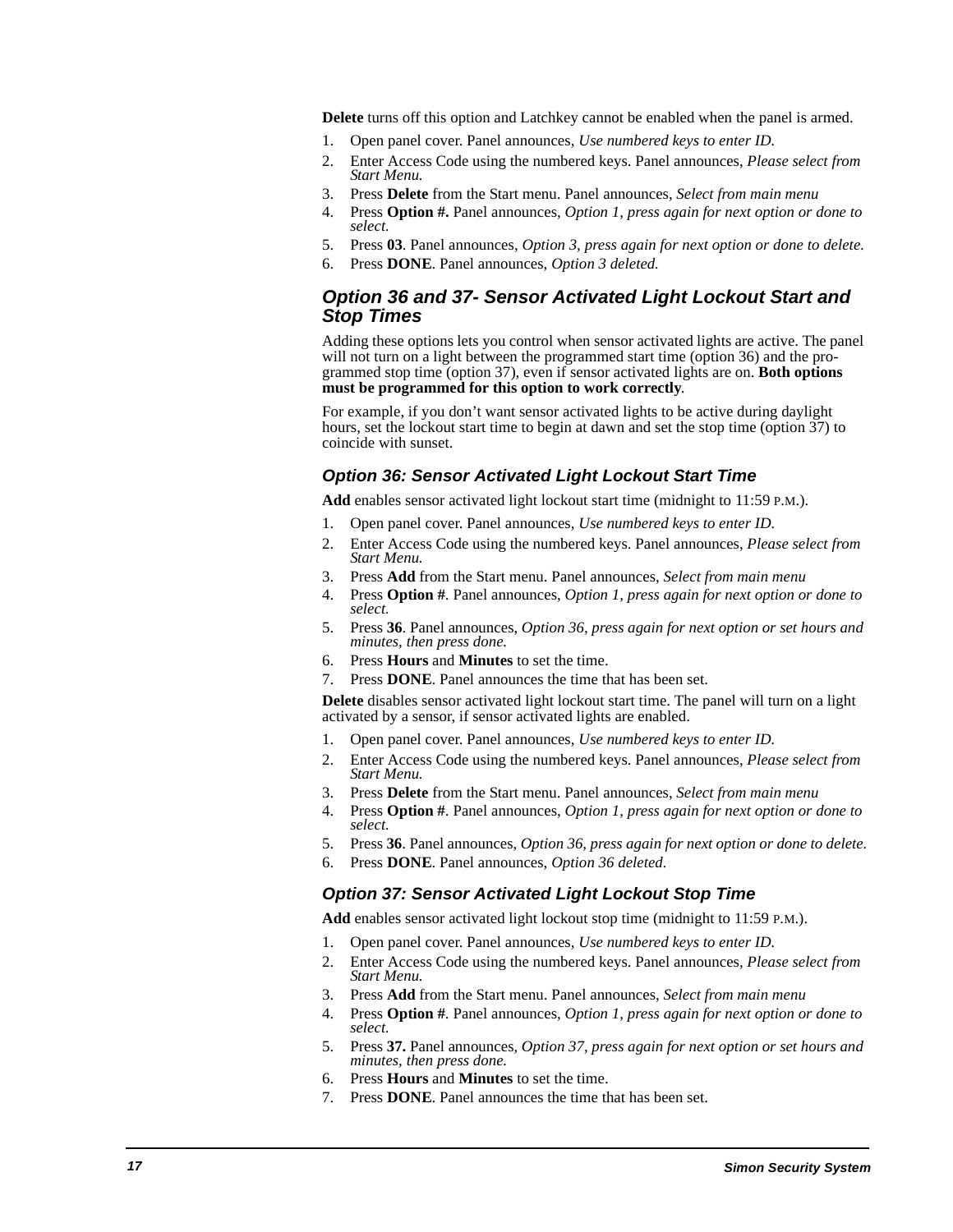**Delete** disables sensor activated light lockout stop time. The panel will turn on a light activated by a sensor at all times if sensor activated lights are enabled.

- 1. Open panel cover. Panel announces, *Use numbered keys to enter ID.*
- 2. Enter Access Code using the numbered keys. Panel announces, *Please select from Start Menu.*
- 3. Press **Delete** from the Start menu. Panel announces, *Select from main menu*
- 4. Press **Option #**. Panel announces, *Option 1, press again for next option or done to select.*
- 5. Press **37.** *Option 37, press again for next option or done to delete.*
- 6. Press **DONE**. Panel announces, *Option 37 deleted.*

### **Option 41 - Voice Chime**

The panel will verbally announce which chime sensor has been tripped if the chime feature is on.

**Add** enables chime voice.

- 1. Open panel cover. Panel announces, *Use numbered keys to enter ID.*
- 2. Enter Access Code using the numbered keys. Panel announces, *Please select from Start Menu.*
- 3. Press **Add** from the Start menu. Panel announces, *Select from main menu*
- 4. Press **Option #**. Panel announces, *Option 1, press again for next option or done to select.*
- 5. Press **41.** Panel announces, *Option 41, press again for next option or done to select*
- 6. Press **DONE**. Panel announces, *Option 41 is on.*

**Delete** disables chime voice. The panel will not announce which chime sensor has been tripped but will still chime 2 times for doors and 3 times for motion sensors when a given sensor is tripped.

- 1. Open panel cover. Panel announces, *Use numbered keys to enter ID.*
- 2. Enter Access Code using the numbered keys. Panel announces, *Please select from Start Menu.*
- 3. Press **Delete** from the Start menu. Panel announces, *Select from main menu*
- 4. Press **Option #**. Panel announces, *Option 1, press again for next option or done to select.*
- 5. Press **41.** Panel announces, *Option 41, press again for next option or done to delete*
- 6. Press **DONE**. Panel announces, *Option 41 deleted.*

### **Option 42 - Speaker Level**

When this option is turned on you can set the panel speaker level from 1 (the lowest voice level) to 8 (the highest voice level). When you turn this option off, the speaker level is set to 8 (the highest voice level).

**Add** allows you to set the speaker level from 1-8.

- 1. Open panel cover. Panel announces, *Use numbered keys to enter ID.*
- 2. Enter Access Code using the numbered keys. Panel announces, *Please select from Start Menu.*
- 3. Press **Add** from the Start menu. Panel announces, *Select from main menu*
- 4. Press **Option #**. Panel announces, *Option 1, press again for next option or done to select.*
- 5. Press **42.** Panel announces, *Option 42, press again for next option or use numbered keys to enter option.*
- 6. Enter the voice level (1 8) with the numbered keys.
- 7. Panel announces the speaker level that has been selected

**Delete** sets the speaker level to 8 (the highest voice level).

1. Open panel cover. Panel announces, *Use numbered keys to enter ID.*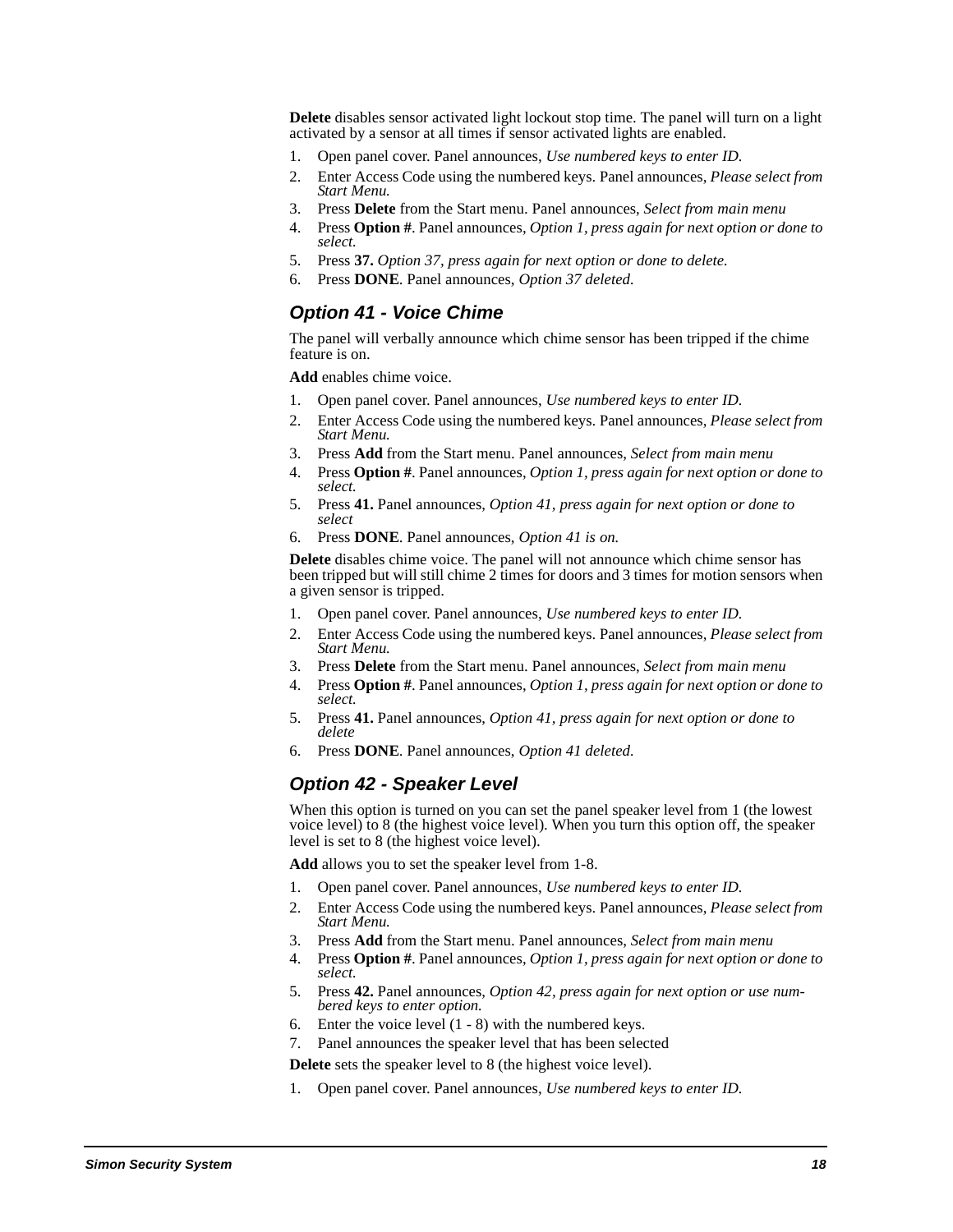- 2. Enter Access Code using the numbered keys. Panel announces, *Please select from Start Menu.*
- 3. Press **Delete** from the Start menu. Panel announces, *Select from main menu*
- 4. Press **Option #**. Panel announces, *Option 1, press again for next option or done to select.*
- 5. Press **42.** Panel announces, *Option 42, press again for next option or done to delete.*
- 6. Press **DONE**. Panel announces, *Option 42 deleted.*

### **Option 43 - Pager Phone Number**

**Add** enables the pager phone number and allows you to program up to 26 digits, including pauses.

Add 3 or 4 pauses to the end of the phone number to ensure the complete pager message will be received. Press the **Test** button to program a pause into the phone number.

- 1. Open panel cover. Panel announces, *Use numbered keys to enter ID.*
- 2. Enter Access Code using the numbered keys. Panel announces, *Please select from Start Menu.*
- 3. Press **Add** from the Start menu. Panel announces, *Select from main menu*
- 4. Press **Option #**. Panel announces, *Option 1, press again for next option or done to select.*
- 5. Press **43.** Panel announces, *Option 43, press again for next option or use numbered keys to enter phone number, then press done.*
- 6. **Enter a phone number** with the numbered keys. Press **Test** to enter a pause in the phone number, press **Add** to enter a "\*", and press **Delete** to enter a "#". Panel announces each number selected.
- 7. Press **DONE.** Panel confirms entered phone number.

**Delete** disables the pager phone number. The phone number will not be called in an alarm situation.

- 1. Open panel cover. Panel announces, *Use numbered keys to enter ID.*
- 2. Enter Access Code using the numbered keys. Panel announces, *Please select from Start Menu.*
- 3. Press **Delete** from the Start menu. Panel announces, *Select from main menu*
- 4. Press **Option #**. Panel announces, *Option 1, press again for next option or done to select.*
- 5. Press **43.** Panel announces, *Option 43, press again for next option or done to delete.*
- 6. Press **DONE**. Panel announces, *Option 43 deleted.*

### **The panel will call the pager to indicate the following:**

- **No activity** A no activity alarm is called in if the programmed amount of time passes, and no activity has occurred on your system. Examples of such are: the panel is not subdisarmed, disarmed, sensors armed, a key has not been pressed or a sensor has not been tripped. Tripping of non-intrusion chime sensors is not considered activity. The no activity time period is programmed by your installer.
- Latchkey A latchkey report is called when the system is not disarmed by a predetermined time. The latchkey time is programmed by the user (Option 03). Latchkey must be enabled when arming.
- **Phone Test** A phone test report is called in when a phone test has been performed.
- **Disarming** A disarming report is called in when the system is disarmed. This option is programmed by your installer.
- **Arming** An arming report is called in when the system is armed. This option is programmed by your installer.
- Fail to Disarm A fail to disarm report is called in when the system is not disarmed by the time programmed by the installer.
- **Fail to Arm** A fail to arm report is called in when the system is not armed by the time programmed by the installer.

### **Note**

The phone number is automatically stored after you've pressed 26 digits. You will not have to press DONE to store the number. If the number is less than 26 digits, then DONE must be pressed.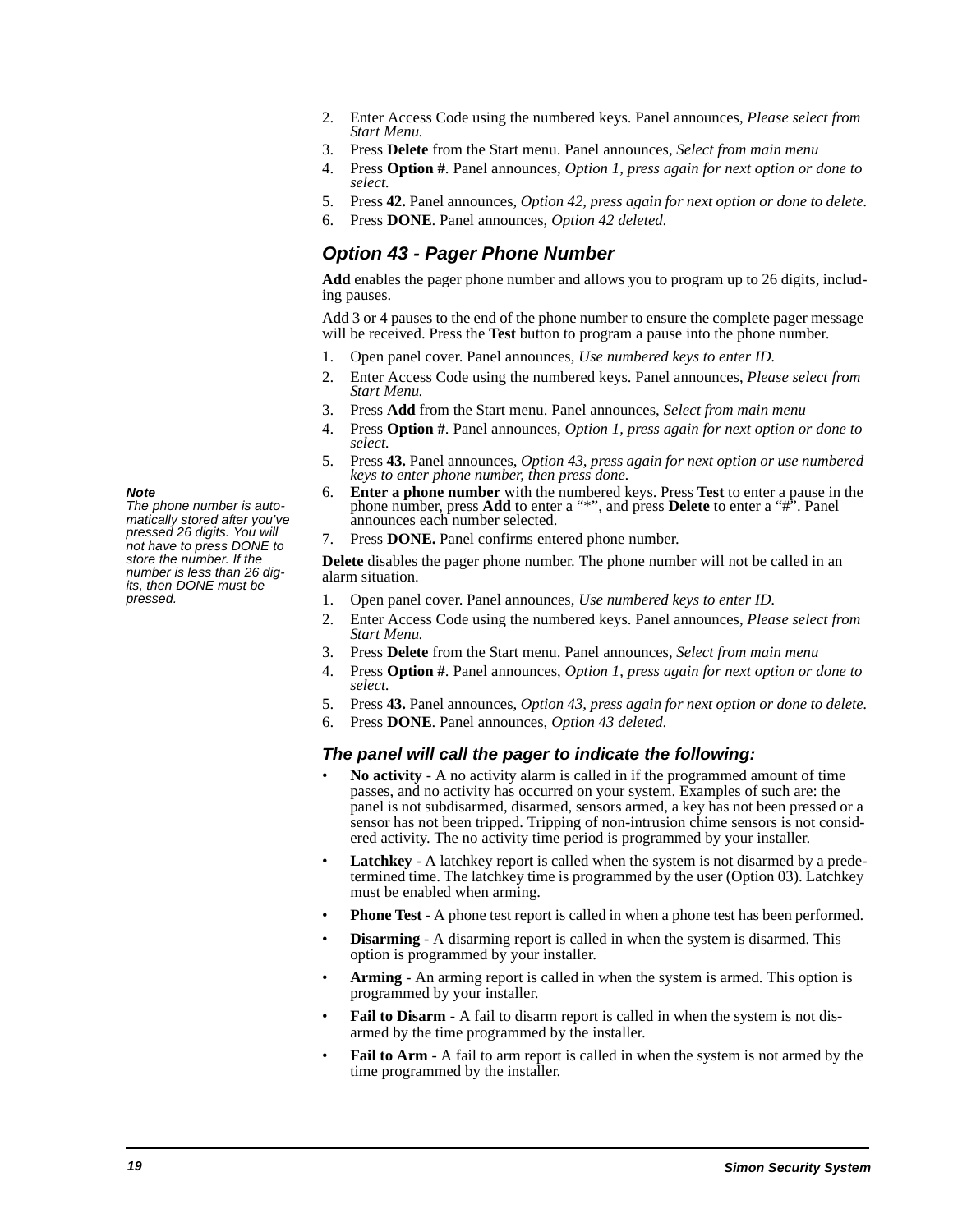- **AC Power Failures** An AC power failure is called in after loss of power. To avoid false alarms, your installer has programmed the panel to wait at least a few minutes (or up to several hours) before calling in.
- **AC Power Restore** A restore will be reported when power is restored.
- **Alarms** Alarm reports include: Emergency, Intrusion, and Fire.

### **Option 55: Status Sounds**

**Add** allows you to set the volume for status sounds, such as arming beeps, trouble beeps, and status beeps. The lowest volume setting is 1, the highest is 10.

- 1. Open panel cover. Panel announces, *Use numbered keys to enter ID.*
- 2. Enter Access Code using the numbered keys. Panel announces, *Please select from Start Menu.*
- 3. Press **Add** from the Start menu. Panel announces, *Select from main menu*
- 4. Press **Option #**. Panel announces, *Option 1, press again for next option or done to select.*
- 5. Press **55.** Panel announces, *Option 55, press again for next option or done to select*
- 6. Use the numbered keys to enter the desired volume setting (01-10).
- 7. Press **DONE**.

**Delete** sets the volume of status sounds to the default setting (7).

- 1. Open panel cover. Panel announces, *Use numbered keys to enter ID.*
- 2. Enter Access Code using the numbered keys. Panel announces, *Please select from Start Menu.*
- 3. Press **Delete** from the Start menu. Panel announces, *Select from main menu*
- 4. Press **Option #**. Panel announces, *Option 1, press again for next option or done to select.*
- 5. Press **55.**
- 6. Press **DONE**.

### **Option 81: Heating Set Point**

When this option is on you can set a temperature that will automatically turn the furnace on if the temperature falls below the set temperature. The commands are set through the control panel, to the RF Electronic Thermostat, when the system is armed to level 4.

**Add** allows you to set the temperature from 51°F - 91°F.

- 1. Open panel cover. Panel announces, *Use numbered keys to enter ID.*
- 2. Enter Master Code using the numbered keys. Panel announces, *Please select from Start Menu.*
- 3. Press **Add** from the Start menu. Panel announces, *Select from main menu*.
- 4. Press **Option #**. Panel announces, *Option 1, press again for next option or done to select.*
- 5. Press **81.** Panel announces, *Option 81, press again for next option or use numbered keys to enter option.*
- 6. Enter the temperature (51 91) with the numbered keys.
- 7. Panel announces the temperature that has been selected.

**Delete** disables the Heating Set Point feature.

- 1. Open panel cover. Panel announces, *Use numbered keys to enter ID.*
- 2. Enter Access Code using the numbered keys. Panel announces, *Please select from Start Menu.*
- 3. Press **Delete** from the Start menu. Panel announces, *Select from main menu*

#### **Note**

The panel needs to be armed to Doors & Windows and Motion Sensors for Options 81 and 82 to work. If there are no Motion Sensors in the system, the Motion Sensors button must still be pressed. When the system is disarmed both options default to off.

#### **Note**

RF Thermostat must be in Heat Mode or Auto Mode for the option to work properly.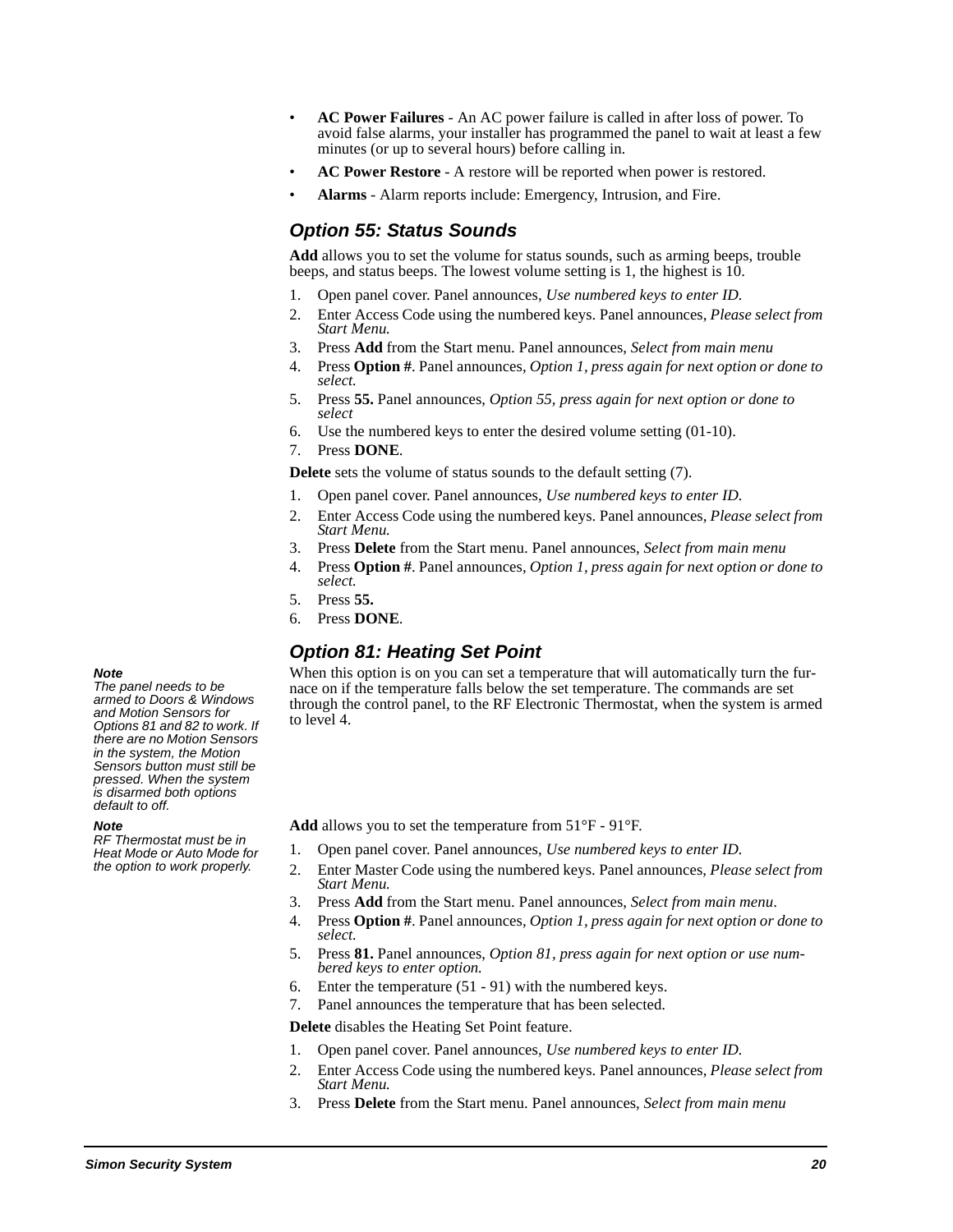|                                                        | Press <b>Option</b> #. Panel announces, <i>Option 1, press again for next option or done to</i><br>4.<br>select.<br>Press 81. Panel announces, Option 81, press again for next option or done to delete.<br>5.<br>Press DONE. Panel announces, Option 81 deleted.<br>6.                   |
|--------------------------------------------------------|-------------------------------------------------------------------------------------------------------------------------------------------------------------------------------------------------------------------------------------------------------------------------------------------|
|                                                        | <b>Option 82: Cooling Set Point</b>                                                                                                                                                                                                                                                       |
|                                                        | When this option is on you can set a temperature that will automatically turn the air con-<br>ditioner on if the temperature rises above the set temperature. The commands are set<br>through the control panel, to the RF Electronic Thermostat, when the system is armed to<br>level 4. |
| Note                                                   | <b>Add</b> allows you to set the temperature from $51^{\circ}F - 91^{\circ}F$ .                                                                                                                                                                                                           |
| RF Thermostat must be in<br>Cool Mode or Auto Mode for | Open panel cover. Panel announces, Use numbered keys to enter ID.<br>1.                                                                                                                                                                                                                   |
| the option to work properly.                           | Enter Master Code using the numbered keys. Panel announces, <i>Please select from</i><br>2.<br>Start Menu.                                                                                                                                                                                |
|                                                        | 3.<br>Press Add from the Start menu. Panel announces, Select from main menu.                                                                                                                                                                                                              |
|                                                        | Press Option #. Panel announces, Option 1, press again for next option or done to<br>4.<br>select.                                                                                                                                                                                        |
|                                                        | 5. Press 82. Panel announces, Option 82, press again for next option or use numbered<br>keys to enter option.                                                                                                                                                                             |
|                                                        | Enter the temperature $(51 - 91)$ with the numbered keys.<br>6.                                                                                                                                                                                                                           |
|                                                        | Panel announces the temperature that has been selected.<br>7.                                                                                                                                                                                                                             |
|                                                        | Delete deletes the Cooling Set Point feature.                                                                                                                                                                                                                                             |
|                                                        | Open panel cover. Panel announces, Use numbered keys to enter ID.<br>1.                                                                                                                                                                                                                   |
|                                                        | Enter Master Code using the numbered keys. Panel announces, Please select from<br>2.<br>Start Menu.                                                                                                                                                                                       |
|                                                        | 3.<br>Press Delete from the Start menu. Panel announces, Select from main menu.                                                                                                                                                                                                           |
|                                                        | 4.<br>Press Option #. Panel announces, Option 1, press again for next option or done to<br>select.                                                                                                                                                                                        |
|                                                        | Press 82. Panel announces, <i>Option 82, press again for next option or done to delete.</i><br>5.                                                                                                                                                                                         |
|                                                        | Press DONE. Panel announces, Option 82 deleted.<br>6.                                                                                                                                                                                                                                     |
| <b>Trouble Beeps</b>                                   | Your security system is able to automatically test itself for:                                                                                                                                                                                                                            |
|                                                        | Power failures<br>$\bullet$                                                                                                                                                                                                                                                               |
|                                                        | Low batteries<br>$\bullet$                                                                                                                                                                                                                                                                |
|                                                        | Non-working sensors<br>$\bullet$                                                                                                                                                                                                                                                          |
|                                                        | Communication troubles with the Central Monitoring Station                                                                                                                                                                                                                                |
|                                                        | When your security system detects one of the problems above, six rapid beeps sound<br>every minute, until the trouble condition is corrected.                                                                                                                                             |

#### **Silencing Trouble Beeps**

To stop the trouble beeps, press the **SYSTEM STATUS** button or arm/disarm the system while the trouble condition exists. Trouble beeps will begin 4 hours later, unless the trouble condition is corrected.

### **AC Power Failure**

This condition occurs if your security system has been accidentally unplugged or if there has been an AC power outage. The backup battery will take over. If AC power is not restored within 15 seconds, the panel will go dark and alert you with trouble beeps. If you press any button, the display will light and pressing **SYSTEM STATUS** will confirm the AC power failure. If AC power is not restored within a programmed period of time (5-254 minutes) the system will call the central monitoring station (if programmed by installer). The backup battery, if fully charged, will last for 18 - 24 hours, depending on the load applied to the panel, with no AC power.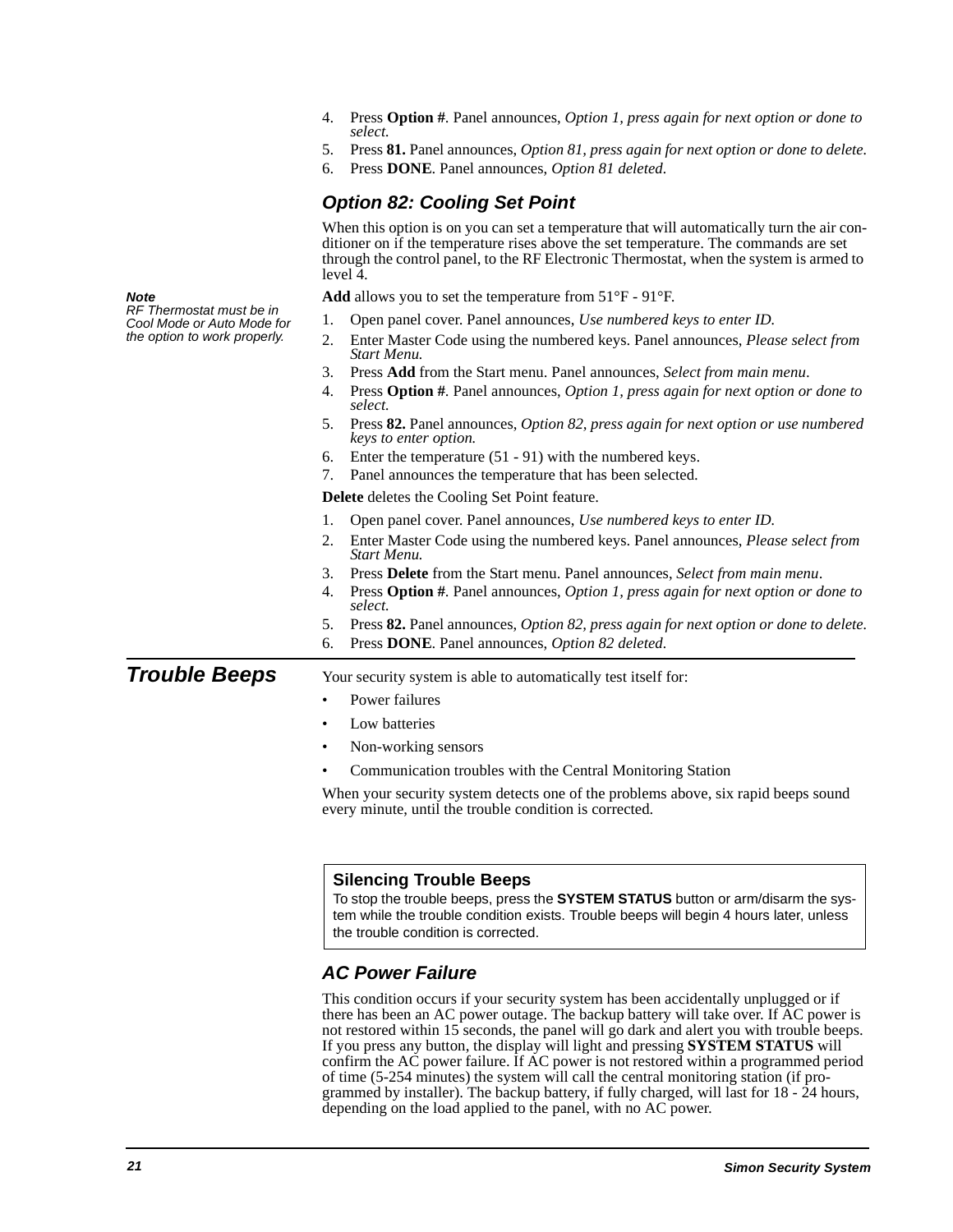### **System Battery Failure**

This condition occurs if the emergency backup battery has failed. Status beeps will start and the **SYSTEM STATUS** button will light. Press the **SYSTEM STATUS** button to hear the trouble message. If your AC power is not working, your security system will shut down once the battery has failed. If the condition does not clear after AC power has been restored and 24 hours have passed, call your security system dealer.

### **Sensor Failure**

This condition occurs if a sensor is not communicating with the panel. Status beeps will start and the **SYSTEM STATUS** button will light. Press the **SYSTEM STATUS** button to hear which sensor(s) failed. Perform sensor tests. It may be necessary for you to call your security system dealer if the problem continues.

### **Sensor Low Battery**

This condition occurs if a system sensor has a low battery. The sensor may still be communicating with the panel. Status beeps will start and the **SYSTEM STATUS** button will light. Press the **SYSTEM STATUS** button to hear which sensor has a low battery. It may be necessary for you to call your security system dealer to resolve this problem. Some sensor batteries can be replaced by the homeowner.

### **Fail-To-Communicate**

This condition occurs if your security system cannot communicate to the central monitoring station. Your system will try to report to the central monitoring station 8 times before it tells you there is a Fail-To-Communicate problem. Status beeps will start and the **System Status button** will light. Press the **System Status** button to hear the trouble message. It may be necessary for you to call your security system dealer if the problem continues.

## **Sensor Open**

This condition occurs if a door or window is open, a system sensor has been disturbed and not reset properly. For example, a Door/Window Sensor magnet may have been removed from the sensor. Your system will indicate this condition to you by causing the **System Status** button to light. When you press this button, the system responds with *Sensor # Name open*. Correct the problem by resetting the sensor. If this condition continues, call your security system dealer

# **Sensor Tampered**

This condition occurs when a sensor is physically tampered with. If the system is armed an alarm will occur. For example, the cover is taken off of one of the sensors. Your system will indicate this condition to you by causing the **System Status** button to light. When you press this button, the system responds with, *Sensor # Name tampered.*  Correct the problem by resetting the sensor. If this condition continues, call your security system dealer.

# **Option 50 Detected**

The panel receiver may be experiencing some interference. The system will call to notify the central monitoring station about this problem.

### **Siren 1 or 2 Failure**

Call your security system dealer.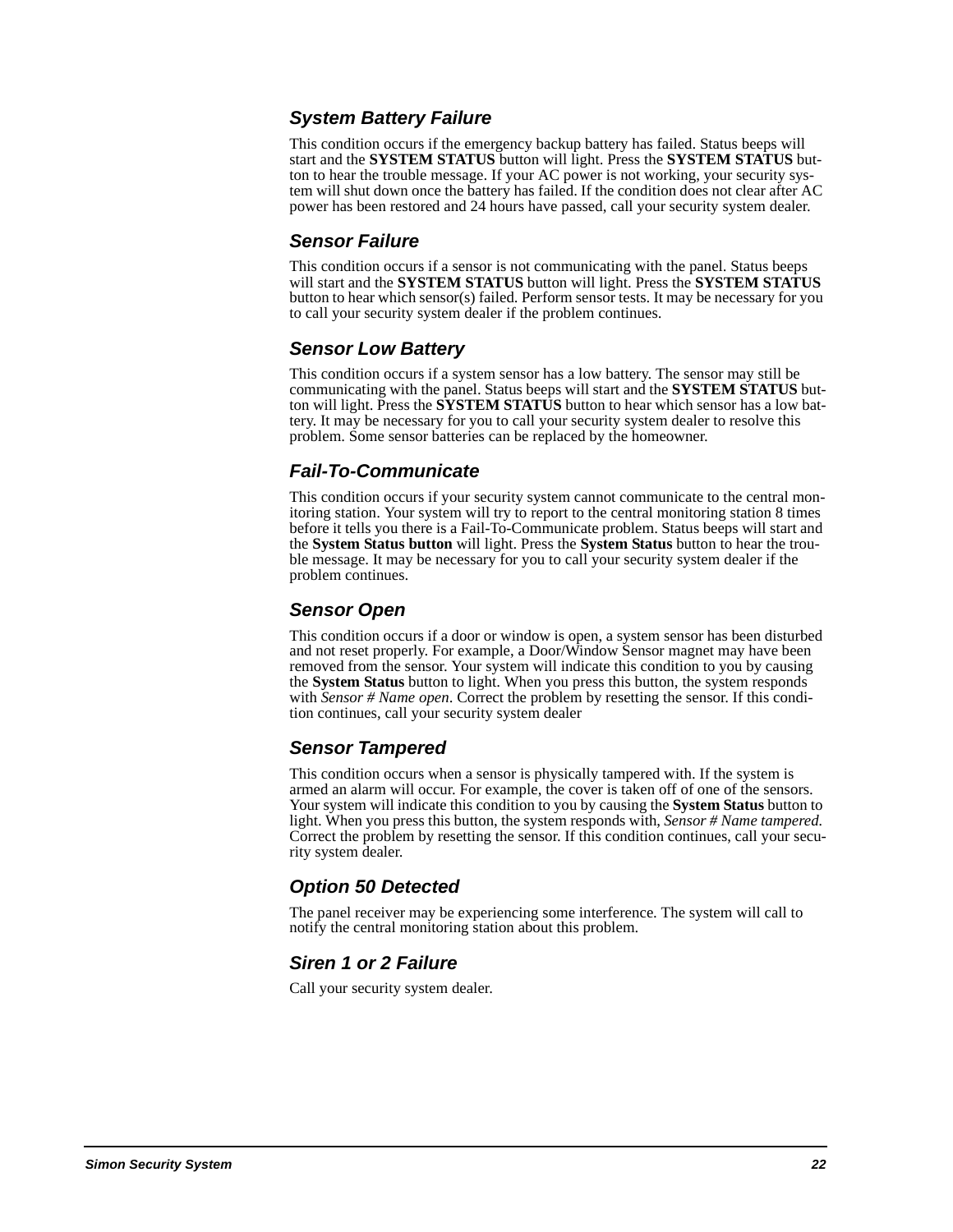### **System Access Alarm**

The panel cover was opened while the system was armed. The system will call the central monitoring station to report a tamper alarm.

#### **Clearing System Status**

Press the **SYSTEM STATUS** button, listen to the status message, then disarm the system to clear system status. If the trouble condition was a low CPU battery, perform a sensor test. The **SYSTEM STATUS** button should turn off if all trouble conditions have been corrected.

**Testing** As an added safeguard, there are system tests you should do yourself on a regular basis. It is recommended that you test your system weekly.

### **Testing Sensors**

You can test sensors one at a time to make sure they are sending strong signals to the panel. You should test the security system at least once a week.

#### $\blacktriangleright$ **To perform the sensor test:**

- 1. Open the panel Cover.
- 2. Enter the master access code.
- 3. Press the **Test** button once. The panel will announce *Sensor Test*.
- 4. Press the **DONE** button.

The panel will voice prompt you with a list of your programmed sensors that you need to test. The panel will start with sensor 1 and announce *Test sensor 1, sensor name.*

When you trip a sensor and it communicates successfully it will be removed from the list. You may trip the sensors in any order. The sensor test has a 4 minute time-out that resets with each sensor trip.

After all sensors have been successfully tested, the panel will announce *Sensor test complete, press DONE*. **Press DONE**. The panel will announce *Sensor test ok*.

If any of the sensors did not test successfully and you want to terminate the test, **press DONE or Cancel**. The panel will announce *Sensor test canceled or failure*. If a sensor test fails, call your security dealer.

Use the following table to trip devices:

| <b>Device</b>                   | <b>Do This</b>                                                                                              |
|---------------------------------|-------------------------------------------------------------------------------------------------------------|
| Door/Window Sensor              | Open the secured door or window.                                                                            |
| Freeze Sensor                   | Apply ice to the sensor. Do not allow the sensor to get<br>wet.                                             |
| Water Sensor                    | Press a wet rag or wet finger over both of the round, gold-plated terminals on the underside of the sensor. |
| Carbon Monoxide Sensor          | Unplug the CO Alarm. Plug it back in, then press the<br>TEST/RESET button until the unit beeps 8 times.     |
| Glass Guard Sensor              | Tap the glass 3 or 4 inches from the sensor.                                                                |
| <b>Motion Sensor</b>            | Avoid the Motion Sensor's view for 5 minutes, then<br>enter its view.                                       |
| Rate-of-Rise Heat Detec-<br>t∩r | Rub your hands together until warm, then place one<br>hand on the detector for 30 seconds.                  |

#### **Note**

The RF Electronic Thermostat is automatically tested when a sensor test begins. The panel will announce, Sensor XXX activated, status is one, if the thermostat is OK.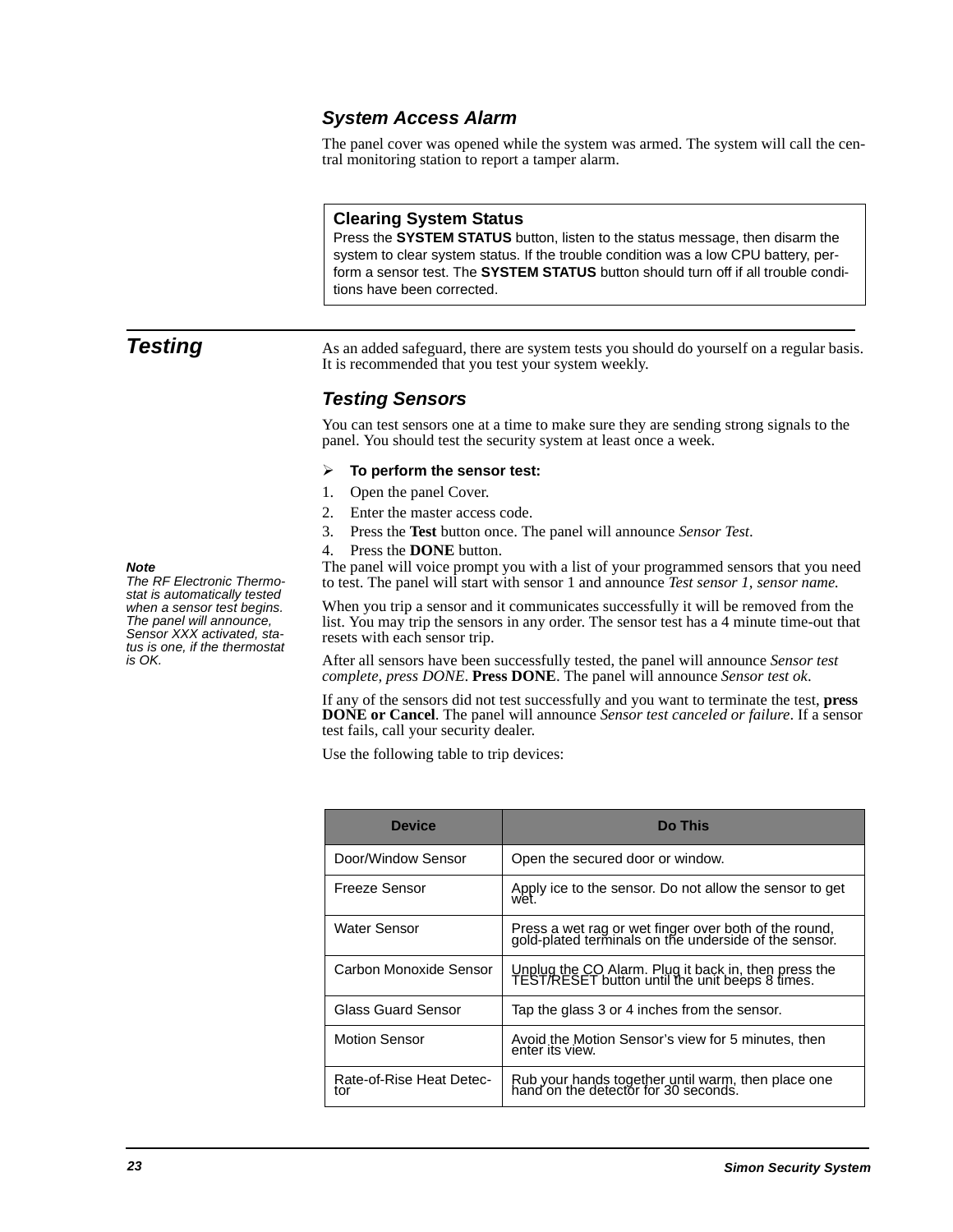| <b>Device</b>                   | Do This                                                                                      |
|---------------------------------|----------------------------------------------------------------------------------------------|
| Shock Sensor                    | Tap the glass twice, away from the sensor. Wait at least<br>30 seconds before testing again. |
| Smoke Sensor                    | Press and hold the test button until the system sounds<br>transmission beeps.                |
| <b>Wireless Panic Button</b>    | Press and hold the appropriate panic button(s) for 3<br>seconds.                             |
| Keychain Touchpad               | Press and hold LOCK and UNLOCK simultaneously for<br>3 seconds.                              |
| Remote Handheld Touch-<br>pad   | Press and hold the 2 EMERGENCY buttons simulta-<br>neously for 3 seconds.                    |
| 2-Way RF Touchpad               | Press and hold the 2 EMERGENCY buttons simulta-<br>neously for 3 seconds.                    |
| <b>RF Electronic Thermostat</b> | No trip needed.                                                                              |

# **Testing Communication**

Communication between your system, the central monitoring station and your pager should be tested at least once per week to make sure you have the proper telephone connection.

#### $\blacktriangleright$ **To perform a phone test:**

- 1. Open the panel cover.
- 2. Enter the master access code.
- 3. Press the **Test** button twice. The panel will announce *Phone test, press again to change or done to select*.
- 4. Press the **DONE** button.

The panel will announce *Phone test is on* twice. If the test is successful the panel will announce *Phone test ok* within 3 minutes. The panel will announce *Phone test is on*  three times if you have a pager. If the phone test to the pager was successful, your pager will display -101-101. If the test is unsuccessful, the **SYSTEM STATUS** button will light and within 10 minutes the panel will announce *Phone communication failure*. If a phone test fails, call your security system dealer.

### **Setting the Clock**

If the panel loses power, the clock must be set. The default setting is 12 hour mode. Your installer can set the clock to 24 hour mode if you wish.

- 1. Open the panel cover. Panel announces, *Use numbered keys to enter ID.*
- 2. Enter the master access code. Panel announces, *Please select from Start Menu.*
- 3. Press **Clock Set** from the Start Menu. Panel announces, *Time is \*\*\*\*, to change press hours and minutes, then press done.*
- 4. Follow the arrow from the **Clock Set** button to the **Hours** keys.
- 5. Press the **Hours** +/– keys and listen to the voice prompts. Stop when panel voice announces the correct hour.
- 6. Press the **Minutes** +/– keys and listen to the voice prompts. Stop when the panel announces the correct minutes.
- 7. Press **Done**. The panel will announce the set time.
- 8. Close the cover.

#### **Alarm System Limitations** Not even the most advanced alarm system can guarantee protection against burglary, fire, or environmental problems.

All alarm systems are subject to possible compromise or failure-to-warn for a variety of reasons.

#### **Note**

If your system is not connected to a central monitoring station and you don't use a pager, you won't be able to perform the phone test.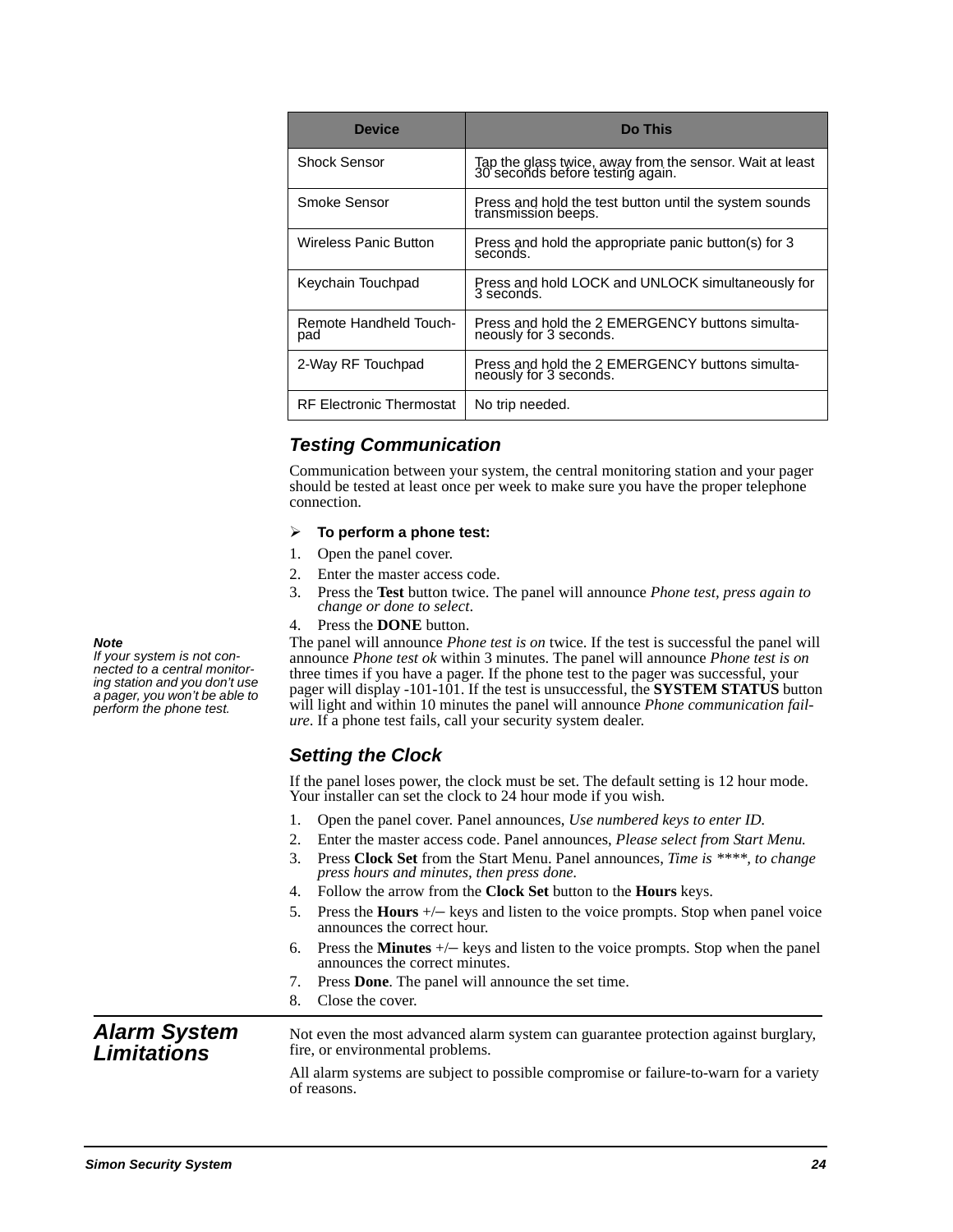- If sirens are not placed within hearing range of persons sleeping, in remote parts of the premises, or if they are placed behind doors or other obstacles.
- If intruders gain access through unprotected points of entry or areas where sensors have been bypassed.
- If intruders have the technical means of bypassing, jamming, or disconnecting all or part of the system.
- If power to sensors is inadequate or disconnected.
- If freeze or any environmental sensors are not located in areas where the appropriate condition can be detected.
- If smoke does not reach a Smoke Sensor. For example, Smoke Sensors cannot detect smoke in chimneys, walls, roofs, or smoke blocked by a closed door. Sensors may not detect smoke in other levels of the building. Sensors may not warn in time when fires are caused by smoking in bed, explosions, improper storage of flammables, overloaded electrical circuits, or other hazardous conditions.
- If telephone lines are out of service.

Inadequate maintenance is the most common cause of alarm failure. Therefore, test your system at least once per week to be sure sensors, sirens, and phone communications are all working correctly.

Although having an alarm system may make you eligible for reduced insurance premiums, the system is no substitute for insurance.



**Security system devices cannot compensate you for the loss of life or property.**

**Security system devices cannot compensate you for the loss of life o** !

# **Service**

If you have any questions about your security system or if you ever need service, please contact your security consultant.

Company Name

Phone Number

\_\_\_\_\_\_\_\_\_\_\_\_\_\_\_\_\_\_\_\_\_\_\_\_\_\_\_\_\_\_\_\_\_\_\_\_\_\_\_\_\_\_\_\_

Address \_\_\_\_\_\_\_\_\_\_\_\_\_\_\_\_\_\_\_\_\_\_\_\_\_\_\_\_\_\_\_

# **Planning for Emergencies**

This section describes what you can do to plan ahead for an emergency:

- **Emergency Planning**
- Your Floor Plan

#### **Emergency Planning**

Since an emergency is always unexpected, you should develop plans to help prepare for a variety of emergency situations. Periodically discuss and rehearse emergency plans to include the following:

- Understand how to use your security system
- Know the normal state of doors and windows; open, closed, or locked.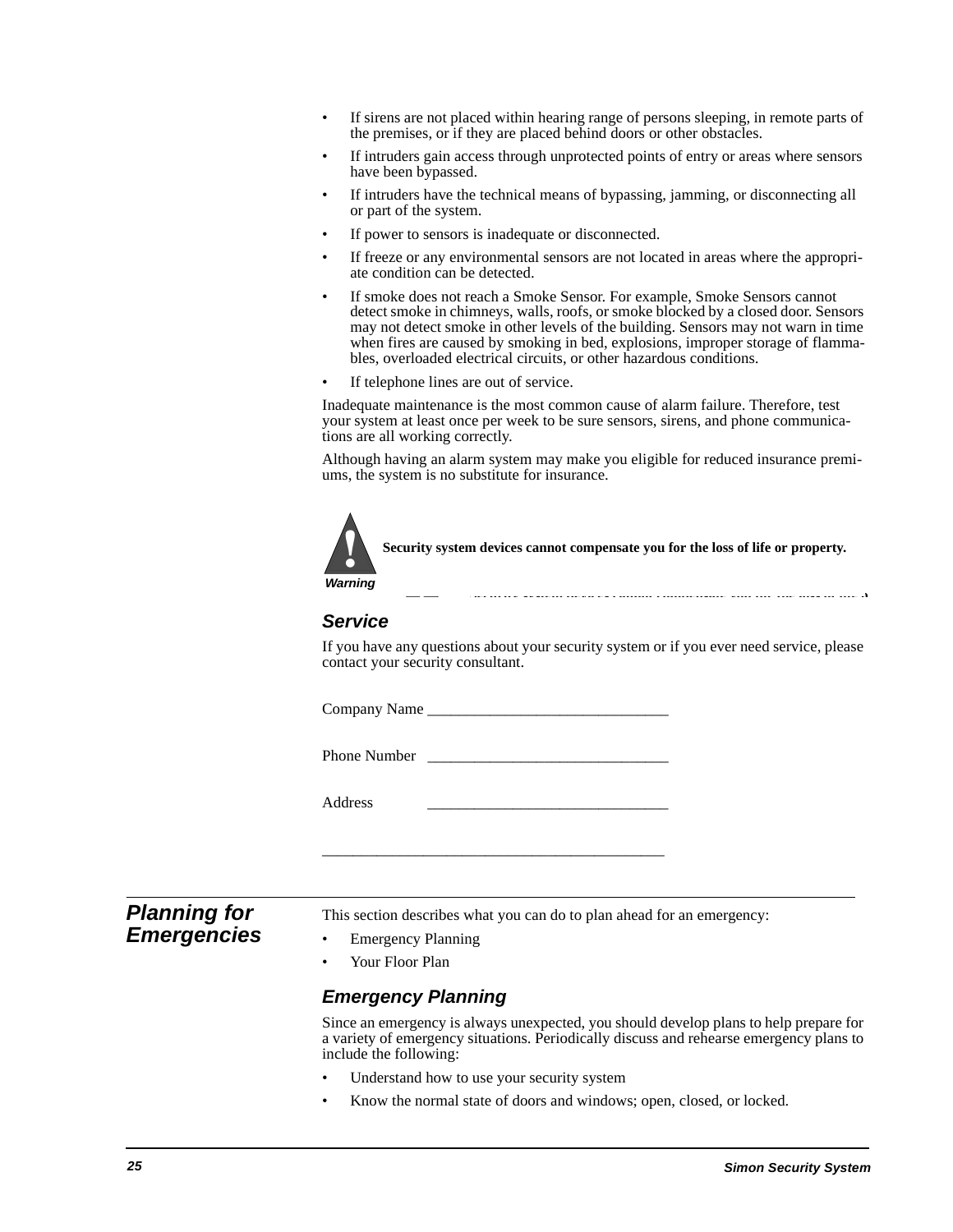- Escape fast! (Do not stop to pack.)
- Use a different escape route if closed doors feel hot to the touch.
- Crawl and hold your breath as much as possible to help reduce smoke inhalation during your escape.
- Meet at a designated outdoor location.
- Emphasize that no one should return to the premises if there is a fire.
- Notify the fire department from a neighbor's phone.
- Emphasize that no one should enter the premises if they hear sirens in the house.
- If you arrive at the premises and hear sirens, do not enter. Call for emergency assistance from a neighbor's phone.



### **Your Floor Plan**

Use the following guidelines when drawing your floor plan (use the next page to draw your floor plan):

- Show all building levels.
- Show exits from each room (two exits per room are recommended).
- Show the location of all security system components.
- Show the location of any fire extinguishers.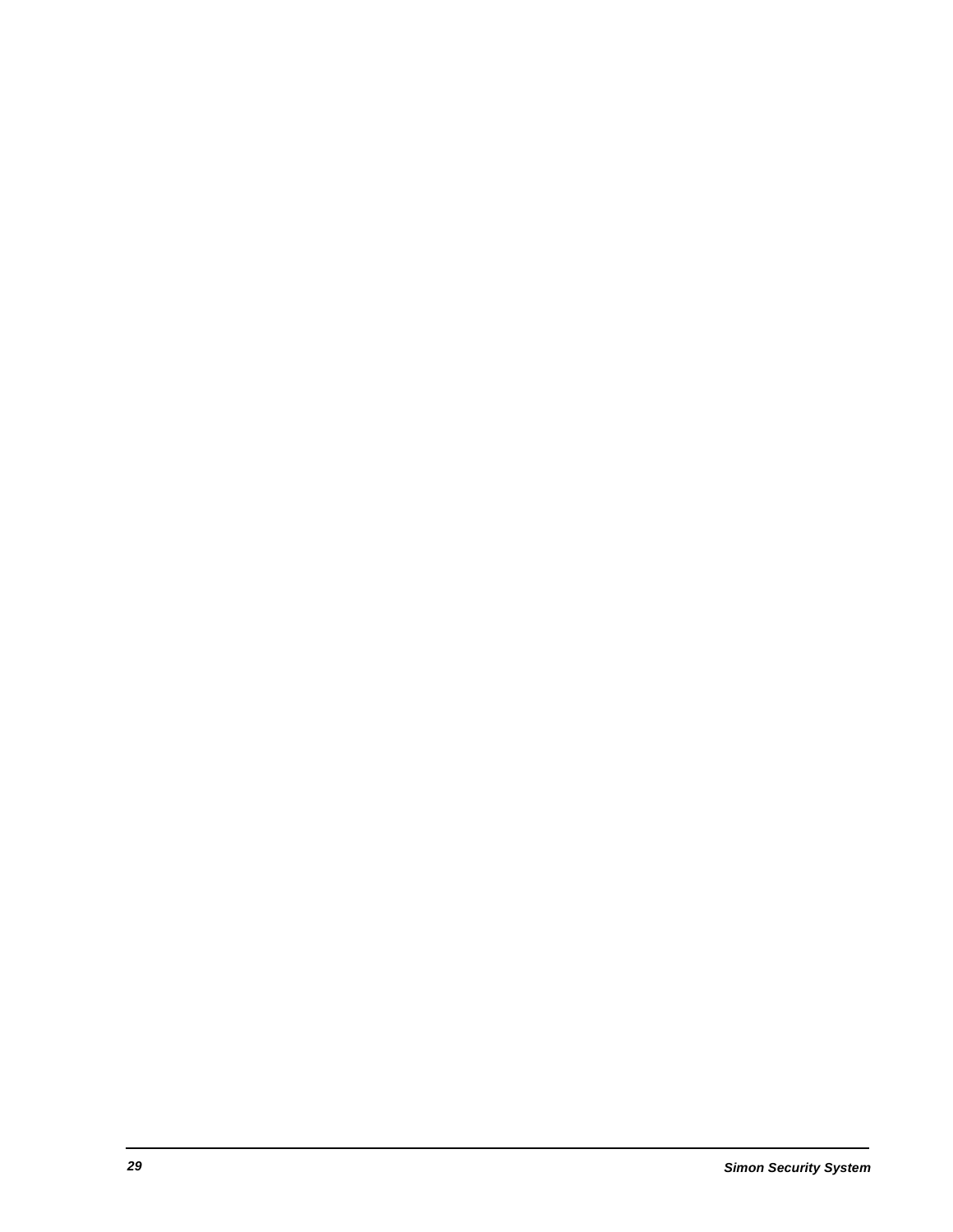| <b>Sensor Number</b> | <b>Sensor Type</b> | Location |
|----------------------|--------------------|----------|
| 1                    |                    |          |
| $\overline{2}$       |                    |          |
| $\overline{3}$       |                    |          |
| $\overline{4}$       |                    |          |
| $\overline{5}$       |                    |          |
| $6\overline{6}$      |                    |          |
| $\overline{7}$       |                    |          |
| $\overline{8}$       |                    |          |
| $\overline{9}$       |                    |          |
| 10                   |                    |          |
| 11                   |                    |          |
| 12                   |                    |          |
| 13                   |                    |          |
| 14                   |                    |          |
| 15                   |                    |          |
| 16                   |                    |          |
| 17                   |                    |          |
| 18                   |                    |          |
| 19                   |                    |          |
| 20                   |                    |          |
| 21                   |                    |          |
| 22                   |                    |          |
| 23                   |                    |          |
| 24                   |                    |          |

#### **Sensor Locations**

### **X10 Module Locations**

| Unit # | <b>Location</b> | Unit #          | <b>Location</b> |
|--------|-----------------|-----------------|-----------------|
|        |                 | 9               |                 |
| ົ      |                 | 10 <sup>°</sup> |                 |
| 3      |                 | 11              |                 |
| 4      |                 | 12              |                 |
| 5      |                 | 13              |                 |
| 6      |                 | 14              |                 |
|        |                 | 15              |                 |
| 8      |                 | 16              |                 |

### **Access Codes**

- **Delay Times**
- Master Access Code:\_\_\_\_\_\_\_\_\_\_\_\_\_\_\_\_\_\_\_\_\_\_ Access Code 1:\_\_\_\_\_\_\_\_\_\_\_\_\_\_\_\_\_\_\_\_\_\_\_\_\_\_ Access Code 2:\_\_\_\_\_\_\_\_\_\_\_\_\_\_\_\_\_\_\_\_\_\_\_\_\_\_ Access Code 3:\_\_\_\_\_\_\_\_\_\_\_\_\_\_\_\_\_\_\_\_\_\_\_\_\_\_ Access Code 4: Access Code 5:\_\_\_\_\_\_\_\_\_\_\_\_\_\_\_\_\_\_\_\_\_\_\_\_\_\_
- Exit Delay:\_\_\_\_\_\_\_\_\_\_\_\_\_\_\_\_\_\_\_\_\_\_\_\_\_\_ Entry Delay:\_\_\_\_\_\_\_\_\_\_\_\_\_\_\_\_\_\_\_\_\_\_\_\_